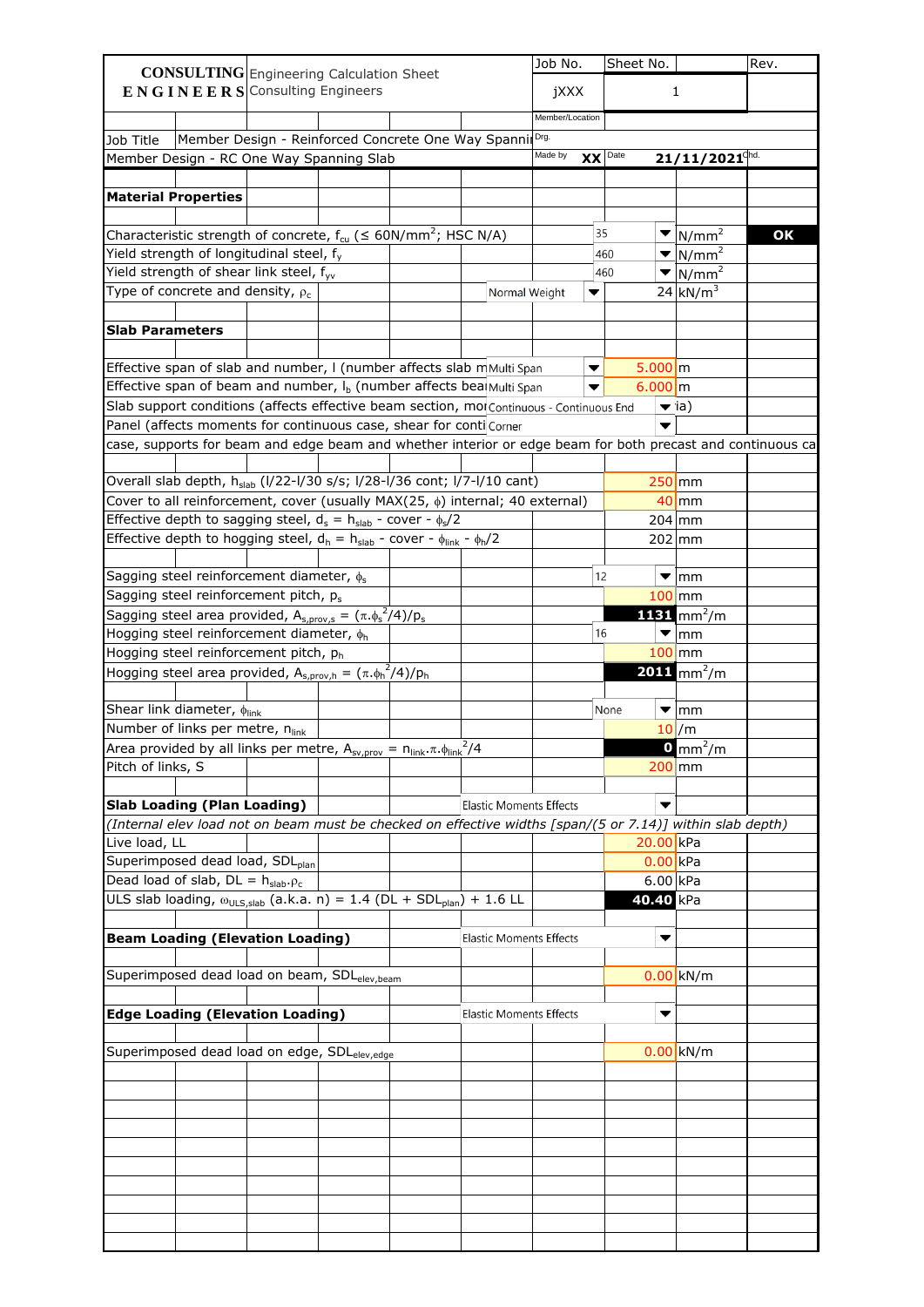|                                                                                                        |                                                    |  |         | Job No.         |                | Sheet No.           |                              | Rev. |
|--------------------------------------------------------------------------------------------------------|----------------------------------------------------|--|---------|-----------------|----------------|---------------------|------------------------------|------|
| <b>CONSULTING</b> Engineering Calculation Sheet<br>$E N G I N E E R S$ Consulting Engineers            |                                                    |  |         |                 |                |                     | $\overline{2}$               |      |
|                                                                                                        |                                                    |  |         | jXXX            |                |                     |                              |      |
|                                                                                                        |                                                    |  |         | Member/Location |                |                     |                              |      |
| Job Title                                                                                              | Member Design - Reinforced Concrete One Way Spanni |  |         | Drg.            |                |                     |                              |      |
| Member Design - RC One Way Spanning Slab                                                               |                                                    |  |         | Made by         | <b>XX</b>      | Date                | $21/11/2021$ <sup>chd.</sup> |      |
|                                                                                                        |                                                    |  |         |                 |                |                     |                              |      |
| <b>Parameters of Beam</b>                                                                              |                                                    |  |         |                 |                |                     |                              |      |
|                                                                                                        |                                                    |  |         |                 |                |                     |                              |      |
| Interior or edge beam?                                                                                 |                                                    |  |         |                 |                | Edge Beam           |                              |      |
| (affects tributary width for loading on beam, available beam spacing for effective width in cont case) |                                                    |  |         |                 |                |                     |                              |      |
| Downstand depth of beam (excluding slab), h <sub>d,beam</sub>                                          |                                                    |  |         |                 |                | $1000$ mm           |                              |      |
| Width of beam, b <sub>w,beam</sub>                                                                     |                                                    |  |         |                 |                |                     | $300$ mm                     |      |
| Dead load on beam downstand, $DL_{beam} = h_{d,beam}b_{w,beam}\rho_c$                                  |                                                    |  |         |                 |                |                     | $7.20$ kN/m                  |      |
| Sag moment beam, Msag, beam                                                                            |                                                    |  |         |                 |                |                     | $297$ kNm                    |      |
| Hog moment beam, Mhog, beam                                                                            |                                                    |  |         |                 |                |                     | $464$ kNm                    |      |
| Shear beam, V <sub>heam</sub>                                                                          |                                                    |  |         |                 |                | 371 kN              |                              |      |
|                                                                                                        |                                                    |  |         |                 |                |                     |                              |      |
| Span (for effective width and deflection calcs) = $I_b$                                                |                                                    |  |         |                 |                | $6.000 \, m$        |                              |      |
| Available beam spacing (effective width calcs in continuous case) = $\mathsf I$                        |                                                    |  |         |                 |                | $2.500 \, \text{m}$ |                              |      |
| Sag section type                                                                                       |                                                    |  |         |                 |                | L - continuous      |                              |      |
| Hog section type                                                                                       |                                                    |  |         |                 |                | Rect - continuous   |                              |      |
| Overall depth, $h_{beam}$ (downstand if precast, downstand + slab if cont)                             |                                                    |  |         |                 |                | $1250$ mm           |                              |      |
|                                                                                                        |                                                    |  |         |                 |                |                     |                              |      |
| For sagging: tension steel diameter, $\phi_{t, sag}$ and number                                        |                                                    |  |         | 25              |                | 6                   |                              |      |
| For sagging: compression steel diameter, $\phi_{c,sag}$ and number                                     |                                                    |  |         | None            |                | 0                   |                              |      |
| For sagging: add cover to compression steel, cover <sub>add,c,sag</sub> = $\phi_h$                     |                                                    |  |         |                 |                |                     | $16$ mm                      |      |
|                                                                                                        |                                                    |  |         |                 |                |                     |                              |      |
| For hogging: tension steel diameter, $\phi_{t,hog}$ and number                                         |                                                    |  |         | 25              | ▼              | 6                   |                              |      |
| For hogging: add cover to tensile steel, cover <sub>add,t,hog</sub> = cover <sub>add,c,sag</sub>       |                                                    |  |         |                 |                |                     | $16$ mm                      |      |
| For hogging: compression steel diameter, $\phi_{c, \text{hog}}$ and number                             |                                                    |  |         | None            | ▼              | O                   |                              |      |
| Link diameter $\phi_{\text{link}}$ , number and pitch                                                  |                                                    |  | 10<br>▼ |                 | $\overline{2}$ |                     | $200$ mm                     |      |
|                                                                                                        |                                                    |  |         |                 |                |                     |                              |      |
| For sagging: number of layers of tensile steel, nlayers,tens,sag                                       |                                                    |  |         |                 |                |                     | $2$ layer(s)                 |      |
| For sagging: number of layers of compression steel, nlayers, comp, sag                                 |                                                    |  |         |                 |                |                     | $\vert$ layer(s)             |      |
| Ratio $\beta_b = 1.2$ (sagging) or 0.8 (hogging) unless single span or conti                           |                                                    |  |         |                 | 1.0            | 1.0                 |                              |      |
| For hogging: number of layers of tensile steel, nlayers,tens,hog                                       |                                                    |  |         |                 |                |                     | $2$ layer(s)                 |      |
| For hogging: number of layers of compression steel, n <sub>layers,comp,hog</sub>                       |                                                    |  |         |                 |                |                     | $1$ layer(s)                 |      |
|                                                                                                        |                                                    |  |         |                 |                |                     |                              |      |
|                                                                                                        |                                                    |  |         |                 |                |                     |                              |      |
|                                                                                                        |                                                    |  |         |                 |                |                     |                              |      |
|                                                                                                        |                                                    |  |         |                 |                |                     |                              |      |
|                                                                                                        |                                                    |  |         |                 |                |                     |                              |      |
|                                                                                                        |                                                    |  |         |                 |                |                     |                              |      |
|                                                                                                        |                                                    |  |         |                 |                |                     |                              |      |
|                                                                                                        |                                                    |  |         |                 |                |                     |                              |      |
|                                                                                                        |                                                    |  |         |                 |                |                     |                              |      |
|                                                                                                        |                                                    |  |         |                 |                |                     |                              |      |
|                                                                                                        |                                                    |  |         |                 |                |                     |                              |      |
|                                                                                                        |                                                    |  |         |                 |                |                     |                              |      |
|                                                                                                        |                                                    |  |         |                 |                |                     |                              |      |
|                                                                                                        |                                                    |  |         |                 |                |                     |                              |      |
|                                                                                                        |                                                    |  |         |                 |                |                     |                              |      |
|                                                                                                        |                                                    |  |         |                 |                |                     |                              |      |
|                                                                                                        |                                                    |  |         |                 |                |                     |                              |      |
|                                                                                                        |                                                    |  |         |                 |                |                     |                              |      |
|                                                                                                        |                                                    |  |         |                 |                |                     |                              |      |
|                                                                                                        |                                                    |  |         |                 |                |                     |                              |      |
|                                                                                                        |                                                    |  |         |                 |                |                     |                              |      |
|                                                                                                        |                                                    |  |         |                 |                |                     |                              |      |
|                                                                                                        |                                                    |  |         |                 |                |                     |                              |      |
|                                                                                                        |                                                    |  |         |                 |                |                     |                              |      |
|                                                                                                        |                                                    |  |         |                 |                |                     |                              |      |
|                                                                                                        |                                                    |  |         |                 |                |                     |                              |      |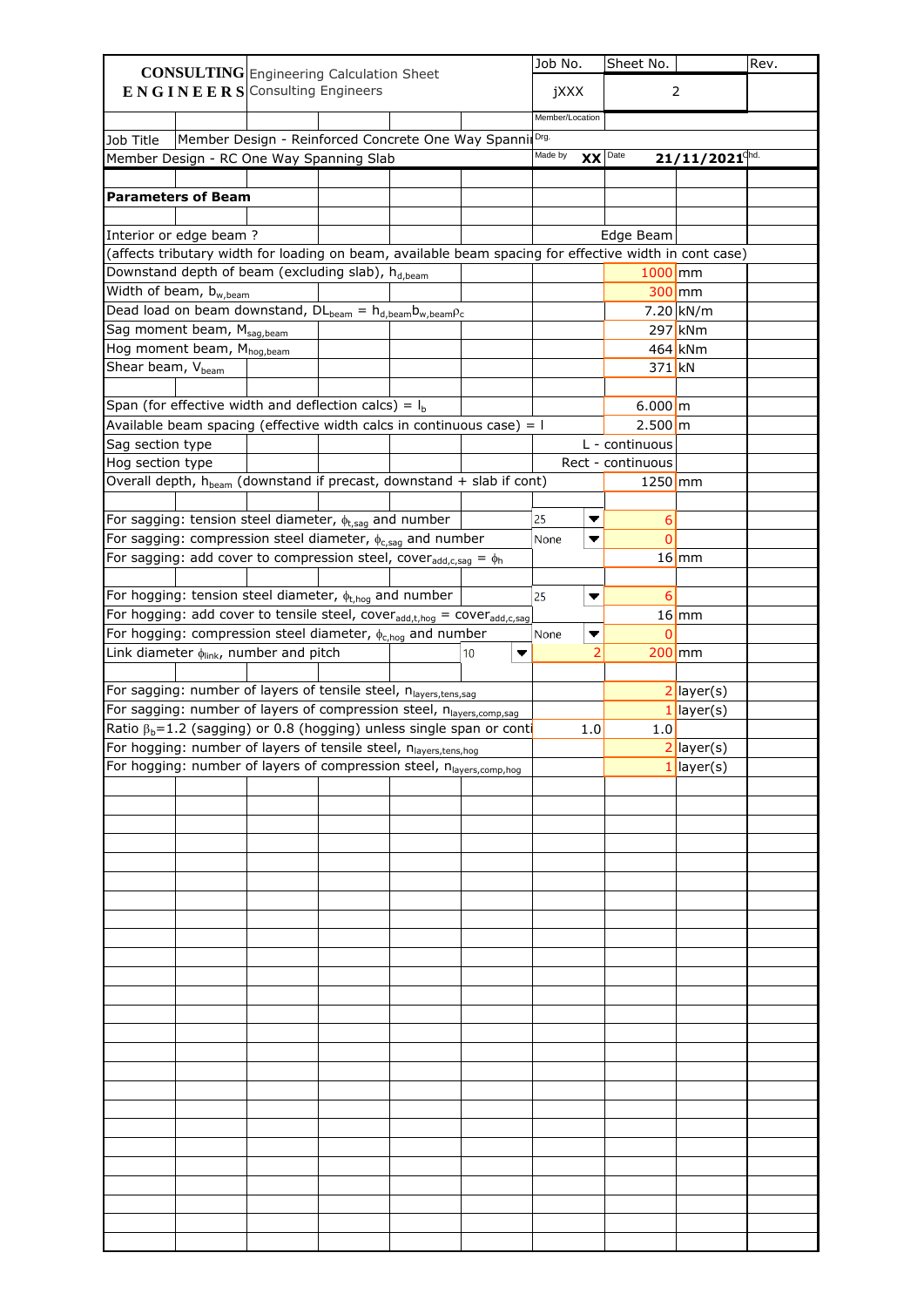|                                      |                                    | <b>CONSULTING</b> Engineering Calculation Sheet                                                                           |  |         | Job No.         |     | Sheet No.                           |                              | Rev. |
|--------------------------------------|------------------------------------|---------------------------------------------------------------------------------------------------------------------------|--|---------|-----------------|-----|-------------------------------------|------------------------------|------|
|                                      |                                    | $E N G I N E E R S$ Consulting Engineers                                                                                  |  |         | jXXX            |     |                                     | 3                            |      |
|                                      |                                    |                                                                                                                           |  |         |                 |     |                                     |                              |      |
|                                      |                                    |                                                                                                                           |  |         | Member/Location |     |                                     |                              |      |
| Job Title                            |                                    | Member Design - Reinforced Concrete One Way SpannilDrg.                                                                   |  |         |                 |     |                                     |                              |      |
|                                      |                                    | Member Design - RC One Way Spanning Slab                                                                                  |  |         | Made by         |     | $XX$ Date                           | $21/11/2021$ <sup>chd.</sup> |      |
|                                      |                                    |                                                                                                                           |  |         |                 |     |                                     |                              |      |
|                                      | <b>Parameters of Edge Beam</b>     |                                                                                                                           |  |         |                 |     |                                     |                              |      |
|                                      |                                    |                                                                                                                           |  |         |                 |     |                                     |                              |      |
|                                      | Downstand edge beam?               |                                                                                                                           |  |         |                 |     | Yes<br>▼                            |                              |      |
|                                      |                                    | (obtains relevant values from the two sections below)                                                                     |  |         |                 |     |                                     |                              |      |
|                                      |                                    |                                                                                                                           |  |         |                 |     |                                     |                              |      |
|                                      |                                    | Width (no downstand), $b_{eff}$ or web width (with downstand), $b_{w,edge}$                                               |  |         |                 |     |                                     | $300$ mm                     |      |
|                                      |                                    | Dead load on edge beam downstand, DL <sub>edge</sub>                                                                      |  |         |                 |     |                                     | $7.20 \, \text{kN/m}$        |      |
|                                      |                                    | Sag moment edge beam, M <sub>sag,edge</sub>                                                                               |  |         |                 |     |                                     | $31$ kNm                     |      |
|                                      |                                    | Hog moment edge beam, M <sub>hog,edge</sub>                                                                               |  |         |                 |     |                                     | $49$ kNm                     |      |
|                                      | Shear edge beam, V <sub>edge</sub> |                                                                                                                           |  |         |                 |     |                                     | $47$ kN                      |      |
|                                      |                                    |                                                                                                                           |  |         |                 |     |                                     |                              |      |
|                                      |                                    | Span (for effective width and deflection calcs) = $\mathsf I$                                                             |  |         |                 |     | $5.000 \, \text{m}$                 |                              |      |
|                                      |                                    | Available beam spacing (effective width calcs in continuous case) = $Ib/2$                                                |  |         |                 |     | $3.000 \, \text{m}$                 |                              |      |
| Sag section type<br>Hog section type |                                    |                                                                                                                           |  |         |                 |     | L - continuous<br>Rect - continuous |                              |      |
| Overall depth, h <sub>edge</sub>     |                                    |                                                                                                                           |  |         |                 |     | $1250$ mm                           |                              |      |
|                                      |                                    |                                                                                                                           |  |         |                 |     |                                     |                              |      |
|                                      |                                    | Effective width, $b_{\text{eff}}$ = span/10 if single span, span/14.29 if multi-span                                      |  |         |                 |     |                                     | $350$ mm                     |      |
|                                      |                                    |                                                                                                                           |  |         |                 |     |                                     |                              |      |
|                                      |                                    | Dead load excluding downstand, $\omega_{edge,DL} = (b_{eff} \text{ or } b_{w,edge} + b_{eff}).h_{slab}. \rho_c$           |  |         |                 |     |                                     | $3.90$ kN/m                  |      |
|                                      |                                    |                                                                                                                           |  |         |                 |     |                                     |                              |      |
|                                      |                                    | <b>With Downstand Depth</b>                                                                                               |  |         |                 |     |                                     |                              |      |
|                                      |                                    |                                                                                                                           |  |         |                 |     |                                     |                              |      |
|                                      |                                    | Downstand depth of edge beam (excluding slab), h <sub>d,edge</sub>                                                        |  |         |                 |     | $1000$ mm                           |                              |      |
|                                      |                                    | Width of edge beam, bw,edge                                                                                               |  |         |                 |     |                                     | $300$ mm                     |      |
|                                      |                                    | Dead load on edge beam downstand, $DL_{\text{edge}} = h_{d,\text{edge}}b_{w,\text{edge}}\rho_c$                           |  |         |                 |     |                                     | $7.20$ kN/m                  |      |
|                                      |                                    |                                                                                                                           |  |         |                 |     |                                     |                              |      |
|                                      | Sag section type                   |                                                                                                                           |  |         |                 |     | L - continuous                      |                              |      |
|                                      | Hog section type                   |                                                                                                                           |  |         |                 |     | Rect - continuous                   |                              |      |
|                                      |                                    | Overall depth, $h_{edge}$ (downstand if precast, downstand + slab if con                                                  |  |         |                 |     | $1250$ mm                           |                              |      |
|                                      |                                    |                                                                                                                           |  |         |                 |     |                                     |                              |      |
|                                      |                                    | <b>Without Downstand Depth</b>                                                                                            |  |         |                 |     |                                     |                              |      |
|                                      |                                    |                                                                                                                           |  |         |                 |     |                                     |                              |      |
|                                      |                                    | Downstand depth of edge beam (excluding slab), $h_{d,edge} = 0.0$                                                         |  |         |                 |     |                                     | $0 \mid mm$                  |      |
|                                      |                                    | Width of edge beam, $b_{w,\text{edge}} = 0.0$                                                                             |  |         |                 |     |                                     | $0 \, \mathrm{mm}$           |      |
|                                      |                                    | Dead load on edge beam downstand, $DL_{\text{edge}} = 0.0$                                                                |  |         |                 |     |                                     | $0.00$ kN/m                  |      |
|                                      |                                    |                                                                                                                           |  |         |                 |     |                                     |                              |      |
|                                      | Sag section type                   |                                                                                                                           |  |         |                 |     | Rect - continuous                   |                              |      |
|                                      | Hog section type                   |                                                                                                                           |  |         |                 |     | Rect - continuous                   |                              |      |
|                                      |                                    | Overall depth, h <sub>edge</sub> (slab)                                                                                   |  |         |                 |     |                                     | $250$ mm                     |      |
|                                      |                                    |                                                                                                                           |  |         |                 |     |                                     |                              |      |
|                                      |                                    | For sagging: tension steel diameter, $\phi_{t,sag}$ and number                                                            |  |         | 20              | ▼   | 6                                   |                              |      |
|                                      |                                    | For sagging: compression steel diameter, $\phi_{c,saq}$ and number                                                        |  |         | None            |     | 0                                   |                              |      |
|                                      |                                    |                                                                                                                           |  |         |                 |     |                                     |                              |      |
|                                      |                                    | For hogging: tension steel diameter, $\phi_{t,hog}$ and number                                                            |  |         | 20              | ▼   | 6                                   |                              |      |
|                                      |                                    | For hogging: compression steel diameter, $\phi_{c,hog}$ and number                                                        |  |         | None            |     | 0                                   |                              |      |
|                                      |                                    | Link diameter $\phi_{\text{link}}$ , number and pitch                                                                     |  | 10<br>▼ |                 | 2   |                                     | $200$ mm                     |      |
|                                      |                                    |                                                                                                                           |  |         |                 |     |                                     |                              |      |
|                                      |                                    | For sagging: number of layers of tensile steel, nlayers, tens, sag                                                        |  |         |                 |     |                                     | $2$ layer(s)                 |      |
|                                      |                                    | For sagging: number of layers of compression steel, n <sub>layers,comp,sag</sub>                                          |  |         |                 |     |                                     | 1 layer(s)                   |      |
|                                      |                                    | Ratio β <sub>b</sub> =1.2 (sagging) or 0.8 (hogging) unless single span or conti                                          |  |         |                 | 1.0 | 1.0                                 |                              |      |
|                                      |                                    | For hogging: number of layers of tensile steel, nlayers,tens,hog                                                          |  |         |                 |     |                                     | $2$ layer(s)                 |      |
|                                      |                                    | For hogging: number of layers of compression steel, n <sub>layers,comp,hog</sub>                                          |  |         |                 |     |                                     | $1$   layer(s)               |      |
|                                      |                                    | Note $b_{\text{eff}}$ is the assumed (insitu) continuous (without downstand) edge beam width in the case of precast slab. |  |         |                 |     |                                     |                              |      |
|                                      |                                    |                                                                                                                           |  |         |                 |     |                                     |                              |      |
|                                      |                                    |                                                                                                                           |  |         |                 |     |                                     |                              |      |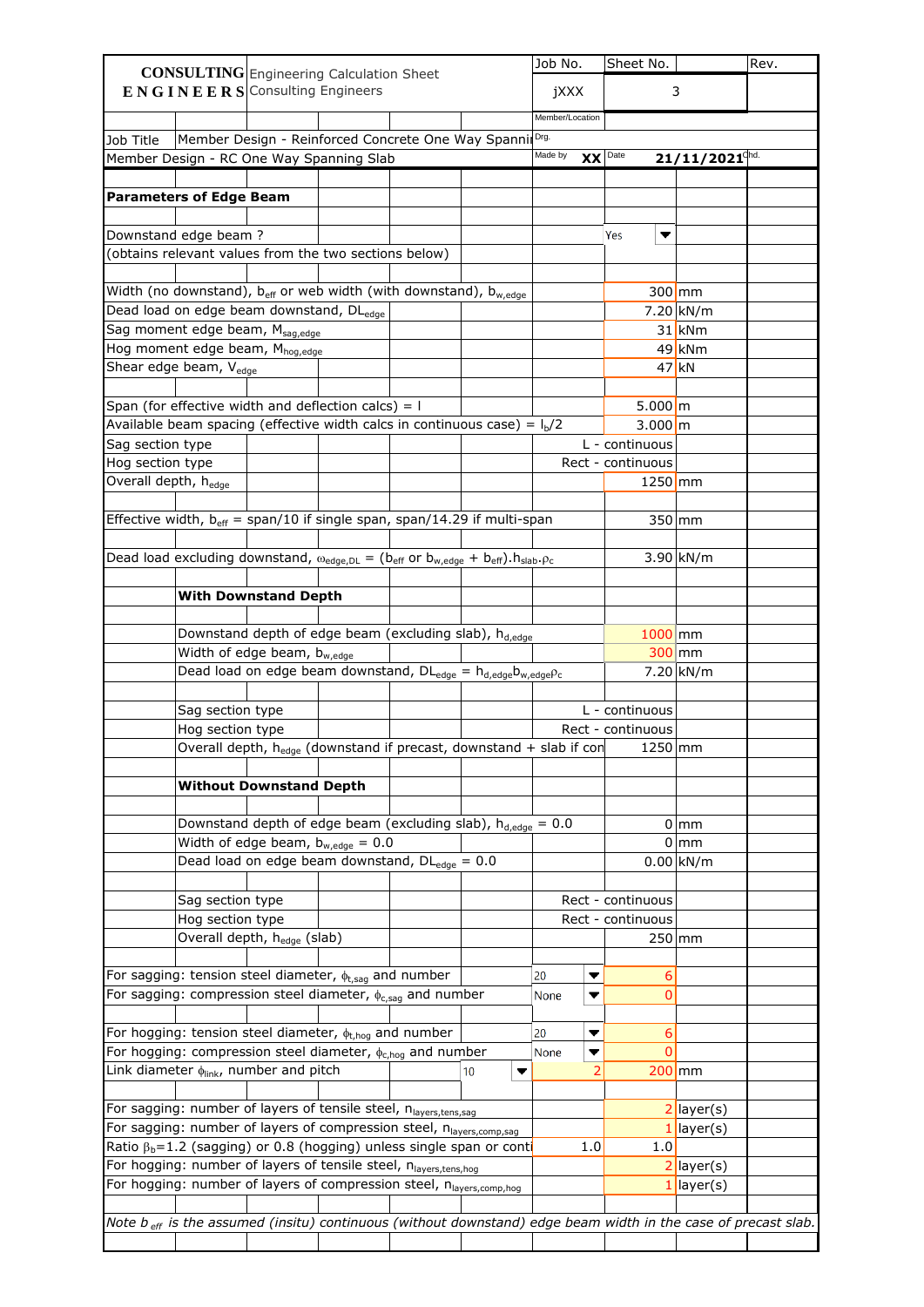|           |                                    | <b>CONSULTING</b> Engineering Calculation Sheet                                  |             |     |                           | Job No.                                                                                                                             | Sheet No.        |                                                                                                                                                 | Rev.            |
|-----------|------------------------------------|----------------------------------------------------------------------------------|-------------|-----|---------------------------|-------------------------------------------------------------------------------------------------------------------------------------|------------------|-------------------------------------------------------------------------------------------------------------------------------------------------|-----------------|
|           |                                    | ENGINEERS Consulting Engineers                                                   |             |     |                           | jXXX                                                                                                                                |                  | 4                                                                                                                                               |                 |
|           |                                    |                                                                                  |             |     |                           |                                                                                                                                     |                  |                                                                                                                                                 |                 |
|           |                                    |                                                                                  |             |     |                           | Member/Location                                                                                                                     |                  |                                                                                                                                                 |                 |
| Job Title |                                    | Member Design - Reinforced Concrete One Way Spanni                               |             |     |                           | Drg.                                                                                                                                |                  |                                                                                                                                                 |                 |
|           |                                    | Member Design - RC One Way Spanning Slab                                         |             |     |                           | Made by<br>$XX$ Date                                                                                                                |                  | $21/11/2021$ <sup>chd.</sup>                                                                                                                    |                 |
|           |                                    |                                                                                  |             |     |                           |                                                                                                                                     |                  |                                                                                                                                                 |                 |
|           | <b>Utilisation Summary (Slab)</b>  |                                                                                  |             |     |                           |                                                                                                                                     |                  |                                                                                                                                                 |                 |
|           |                                    |                                                                                  |             |     |                           |                                                                                                                                     |                  |                                                                                                                                                 |                 |
|           | <b>Item</b>                        |                                                                                  |             |     |                           | <b>UT</b>                                                                                                                           | <b>Remark</b>    |                                                                                                                                                 |                 |
|           | Sag moment, M <sub>s</sub>         |                                                                                  |             |     |                           | 86%                                                                                                                                 | OK.              |                                                                                                                                                 |                 |
|           | Hog moment, Mh                     |                                                                                  |             |     |                           | 80%                                                                                                                                 | OK               |                                                                                                                                                 |                 |
|           |                                    | % Min sag reinforcement                                                          |             |     |                           | 29%                                                                                                                                 | OK               |                                                                                                                                                 |                 |
|           |                                    | % Min hog reinforcement                                                          |             |     |                           | 16%                                                                                                                                 | OK               |                                                                                                                                                 |                 |
|           |                                    | Ultimate shear stress                                                            |             |     |                           | 10%                                                                                                                                 | OK               |                                                                                                                                                 |                 |
|           |                                    | Shear design capacity                                                            |             |     |                           | 55%                                                                                                                                 | OK               |                                                                                                                                                 |                 |
|           |                                    | Deflection requirements                                                          |             |     |                           | 91%                                                                                                                                 | OK               |                                                                                                                                                 |                 |
|           |                                    |                                                                                  |             |     |                           | 91%                                                                                                                                 |                  |                                                                                                                                                 |                 |
|           |                                    | <b>Total utilisation precast slab</b>                                            |             |     |                           |                                                                                                                                     | OK               |                                                                                                                                                 |                 |
|           |                                    | <b>Total utilisation continuous slab</b>                                         |             |     |                           | 91%                                                                                                                                 | OK               |                                                                                                                                                 |                 |
|           |                                    | <b>Detailing requirements</b>                                                    |             |     |                           |                                                                                                                                     | OK               |                                                                                                                                                 |                 |
|           |                                    |                                                                                  |             |     |                           |                                                                                                                                     |                  |                                                                                                                                                 |                 |
|           | <b>Utilisation Summary (Beam)</b>  |                                                                                  |             |     |                           |                                                                                                                                     |                  |                                                                                                                                                 |                 |
|           |                                    |                                                                                  |             |     |                           |                                                                                                                                     |                  |                                                                                                                                                 |                 |
|           | Automatic design                   |                                                                                  |             |     |                           |                                                                                                                                     | <b>All Beams</b> |                                                                                                                                                 |                 |
|           |                                    |                                                                                  |             |     |                           |                                                                                                                                     |                  |                                                                                                                                                 |                 |
|           | <b>Item</b>                        |                                                                                  |             |     | <b>UT</b>                 | <b>Detailing</b>                                                                                                                    | <b>Remark</b>    |                                                                                                                                                 |                 |
|           | <b>Beam sagging</b>                |                                                                                  |             |     | 35%                       | OK                                                                                                                                  | OK               | <b>Beam Sag</b>                                                                                                                                 |                 |
|           | <b>Beam hogging</b>                |                                                                                  |             |     | 35%                       | OK                                                                                                                                  | OK               | <b>Beam Hog</b>                                                                                                                                 |                 |
|           |                                    | <b>Edge beam sagging</b>                                                         |             |     | 35%                       | OK                                                                                                                                  | OK               | <b>EBeam Sag</b>                                                                                                                                |                 |
|           |                                    | <b>Edge beam hogging</b>                                                         |             |     | 35%                       | OK                                                                                                                                  | OK               | <b>EBeam Hog</b>                                                                                                                                |                 |
|           |                                    |                                                                                  |             |     |                           |                                                                                                                                     |                  |                                                                                                                                                 |                 |
|           | <b>Overall Utilisation Summary</b> |                                                                                  |             |     |                           |                                                                                                                                     |                  |                                                                                                                                                 |                 |
|           |                                    |                                                                                  |             |     |                           |                                                                                                                                     |                  |                                                                                                                                                 |                 |
|           |                                    |                                                                                  |             |     |                           |                                                                                                                                     | 91%              |                                                                                                                                                 |                 |
|           |                                    |                                                                                  |             |     |                           |                                                                                                                                     |                  |                                                                                                                                                 |                 |
|           | <b>Overall utilisation</b>         |                                                                                  |             |     |                           |                                                                                                                                     |                  |                                                                                                                                                 |                 |
|           |                                    | <b>Overall detailing requirements</b>                                            |             |     |                           |                                                                                                                                     | OK               |                                                                                                                                                 |                 |
|           |                                    |                                                                                  |             |     |                           |                                                                                                                                     |                  |                                                                                                                                                 |                 |
|           |                                    | % Sagging reinforcement                                                          |             |     |                           |                                                                                                                                     | 0.45             | $\frac{0}{0}$                                                                                                                                   |                 |
|           |                                    | % Hogging reinforcement                                                          |             |     |                           |                                                                                                                                     | 0.80             | $\frac{1}{2}$                                                                                                                                   |                 |
|           |                                    | Estimated steel reinforcement quantity (130 - 220kg/m <sup>3</sup> )             |             |     |                           |                                                                                                                                     | 99               | kg/m <sup>3</sup>                                                                                                                               |                 |
|           |                                    |                                                                                  |             |     |                           |                                                                                                                                     |                  | [7.850 . (A <sub>s,prov,s</sub> +A <sub>s,prov,h</sub> ) / h <sub>slab</sub> ]; No curtailment; No laps; Links ignored; Distribution steel igno |                 |
|           |                                    | Estimated steel reinforcement quantity $(130 - 220 \text{kg/m}^3)$               |             |     |                           |                                                                                                                                     | 157              | kg/m <sup>3</sup>                                                                                                                               | <b>IStructE</b> |
|           |                                    |                                                                                  |             |     |                           | [12.5. (A <sub>s,prov,s</sub> +A <sub>s,prov,h</sub> ) / h <sub>slab</sub> ]; Curtailment; Laps; Links ignored; Distribution steel; |                  |                                                                                                                                                 |                 |
|           |                                    |                                                                                  |             |     |                           | [Note that steel quantity in $kg/m^3$ can be obtained from 125.0 x % rebar];                                                        |                  |                                                                                                                                                 |                 |
|           | Material cost:                     |                                                                                  | concrete, c | 180 | $\mu$ nits/m <sup>3</sup> | steel, s                                                                                                                            | 4500             | units/tonne                                                                                                                                     |                 |
|           |                                    | Reinforced concrete material cost = $[c+(est.$ rebar quant).s].h <sub>slab</sub> |             |     |                           |                                                                                                                                     | 222              | units/ $m^2$                                                                                                                                    |                 |
|           |                                    |                                                                                  |             |     |                           |                                                                                                                                     |                  |                                                                                                                                                 |                 |
|           |                                    |                                                                                  |             |     |                           |                                                                                                                                     |                  |                                                                                                                                                 |                 |
|           |                                    |                                                                                  |             |     |                           |                                                                                                                                     |                  |                                                                                                                                                 |                 |
|           |                                    |                                                                                  |             |     |                           |                                                                                                                                     |                  |                                                                                                                                                 |                 |
|           |                                    |                                                                                  |             |     |                           |                                                                                                                                     |                  |                                                                                                                                                 |                 |
|           |                                    |                                                                                  |             |     |                           |                                                                                                                                     |                  |                                                                                                                                                 |                 |
|           |                                    |                                                                                  |             |     |                           |                                                                                                                                     |                  |                                                                                                                                                 |                 |
|           |                                    |                                                                                  |             |     |                           |                                                                                                                                     |                  |                                                                                                                                                 |                 |
|           |                                    |                                                                                  |             |     |                           |                                                                                                                                     |                  |                                                                                                                                                 |                 |
|           |                                    |                                                                                  |             |     |                           |                                                                                                                                     |                  |                                                                                                                                                 |                 |
|           |                                    |                                                                                  |             |     |                           |                                                                                                                                     |                  |                                                                                                                                                 |                 |
|           |                                    |                                                                                  |             |     |                           |                                                                                                                                     |                  |                                                                                                                                                 |                 |
|           |                                    |                                                                                  |             |     |                           |                                                                                                                                     |                  |                                                                                                                                                 |                 |
|           |                                    |                                                                                  |             |     |                           |                                                                                                                                     |                  |                                                                                                                                                 |                 |
|           |                                    |                                                                                  |             |     |                           |                                                                                                                                     |                  |                                                                                                                                                 |                 |
|           |                                    |                                                                                  |             |     |                           |                                                                                                                                     |                  |                                                                                                                                                 |                 |
|           |                                    |                                                                                  |             |     |                           |                                                                                                                                     |                  |                                                                                                                                                 |                 |
|           |                                    |                                                                                  |             |     |                           |                                                                                                                                     |                  |                                                                                                                                                 |                 |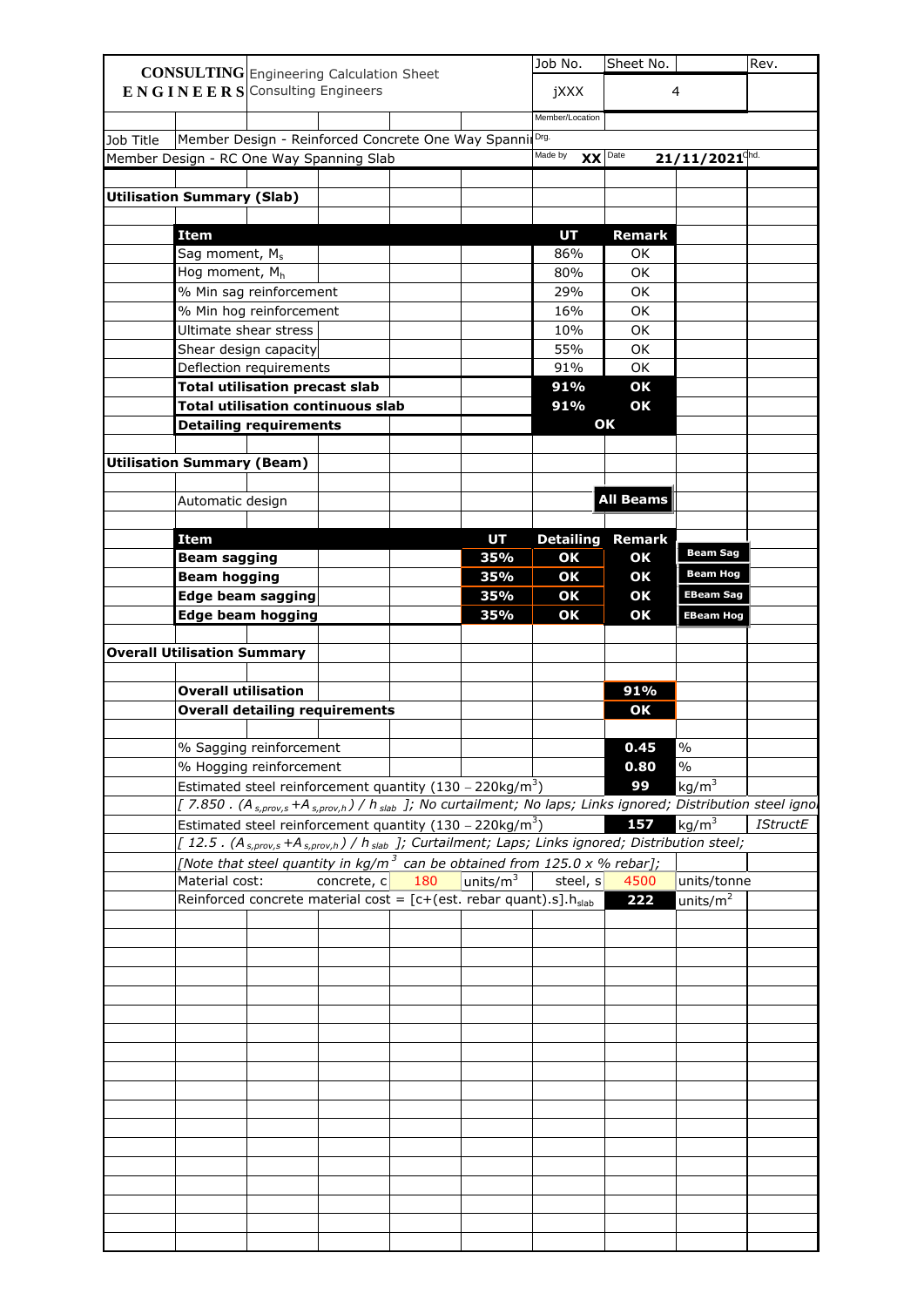|                                              |                    |                                                                                                                           |  | Job No.                   | Sheet No. |                              | Rev. |
|----------------------------------------------|--------------------|---------------------------------------------------------------------------------------------------------------------------|--|---------------------------|-----------|------------------------------|------|
|                                              |                    | <b>CONSULTING</b> Engineering Calculation Sheet                                                                           |  |                           |           |                              |      |
|                                              |                    | $\mathbf{E} \mathbf{N} \mathbf{G} \mathbf{I} \mathbf{N} \mathbf{E} \mathbf{E} \mathbf{R} \mathbf{S}$ Consulting Engineers |  | jXXX                      |           | 5                            |      |
|                                              |                    |                                                                                                                           |  | Member/Location           |           |                              |      |
| Job Title                                    |                    | Member Design - Reinforced Concrete One Way SpannilDrg.                                                                   |  |                           |           |                              |      |
| Member Design - RC One Way Spanning Slab     |                    |                                                                                                                           |  | Made by <b>XX</b> Date    |           | $21/11/2021$ <sup>chd.</sup> |      |
|                                              |                    |                                                                                                                           |  |                           |           |                              |      |
| <b>Plan Layout</b>                           |                    |                                                                                                                           |  |                           |           |                              |      |
|                                              |                    |                                                                                                                           |  |                           |           |                              |      |
|                                              |                    |                                                                                                                           |  |                           |           |                              |      |
| Multi-Span Slab Multi-Span Beam Floor Plate  |                    |                                                                                                                           |  |                           |           |                              |      |
|                                              |                    | <b>Beam Span</b>                                                                                                          |  |                           |           |                              |      |
|                                              |                    | 6.0m                                                                                                                      |  |                           |           |                              |      |
|                                              |                    |                                                                                                                           |  |                           |           |                              |      |
|                                              | Slab Span          |                                                                                                                           |  |                           |           |                              |      |
|                                              | 5.0m               |                                                                                                                           |  |                           |           |                              |      |
|                                              |                    |                                                                                                                           |  |                           |           |                              |      |
|                                              |                    |                                                                                                                           |  |                           |           |                              |      |
|                                              |                    |                                                                                                                           |  |                           |           |                              |      |
|                                              |                    |                                                                                                                           |  |                           |           |                              |      |
|                                              |                    |                                                                                                                           |  |                           |           |                              |      |
|                                              |                    |                                                                                                                           |  |                           |           |                              |      |
|                                              |                    |                                                                                                                           |  |                           |           |                              |      |
|                                              |                    | Interior                                                                                                                  |  |                           |           |                              |      |
|                                              | Relevant<br>Panels | Edge of Slab Span                                                                                                         |  |                           |           |                              |      |
|                                              |                    | Edge of Beam Span                                                                                                         |  |                           |           |                              |      |
|                                              |                    | Corner                                                                                                                    |  |                           |           |                              |      |
|                                              |                    |                                                                                                                           |  |                           |           |                              |      |
|                                              |                    | <b>Construction Type</b>                                                                                                  |  | <b>Support Conditions</b> |           |                              |      |
|                                              |                    |                                                                                                                           |  |                           |           |                              |      |
|                                              |                    | Continuous (Simple or Cont End)                                                                                           |  | Continuous                |           |                              |      |
|                                              |                    | Precast                                                                                                                   |  | Simply Supported          |           |                              |      |
|                                              |                    |                                                                                                                           |  |                           |           |                              |      |
|                                              |                    | <b>Number of slab spans</b>                                                                                               |  | Multi-span                |           |                              |      |
|                                              |                    | <b>Number of beam spans</b>                                                                                               |  | Multi-span                |           |                              |      |
|                                              |                    |                                                                                                                           |  |                           |           |                              |      |
| Single-Span Slab Multi-Span Beam Floor Plate |                    |                                                                                                                           |  |                           |           |                              |      |
|                                              |                    | <b>Beam Span</b>                                                                                                          |  |                           |           |                              |      |
|                                              |                    | 6.0 <sub>m</sub>                                                                                                          |  |                           |           |                              |      |
|                                              |                    |                                                                                                                           |  |                           |           |                              |      |
|                                              | <b>Slab Spant</b>  |                                                                                                                           |  |                           |           |                              |      |
|                                              |                    |                                                                                                                           |  |                           |           |                              |      |
|                                              |                    |                                                                                                                           |  |                           |           |                              |      |
| ed;                                          | $5.0m \pm 1$       |                                                                                                                           |  |                           |           |                              |      |
|                                              |                    | Interior                                                                                                                  |  |                           |           |                              |      |
|                                              |                    |                                                                                                                           |  | N/A                       |           |                              |      |
|                                              |                    | Edge of Slab Span                                                                                                         |  |                           |           |                              |      |
|                                              |                    | Edge of Beam Span                                                                                                         |  | N/A                       |           |                              |      |
|                                              | Relevant<br>Panels | Corner                                                                                                                    |  |                           |           |                              |      |
|                                              |                    |                                                                                                                           |  |                           |           |                              |      |
|                                              |                    | <b>Construction Type</b>                                                                                                  |  | Support Conditions        |           |                              |      |
|                                              |                    | Continuous (Simple or Cont End)                                                                                           |  | Continuous                |           |                              |      |
|                                              |                    | Precast                                                                                                                   |  | Simply Supported          |           |                              |      |
|                                              |                    |                                                                                                                           |  |                           |           |                              |      |
|                                              |                    | $\bm{N}$ umber of slab spans                                                                                              |  | Single-span               |           |                              |      |
|                                              |                    | Number of beam spans                                                                                                      |  | Multi-span                |           |                              |      |
|                                              |                    |                                                                                                                           |  |                           |           |                              |      |
|                                              |                    |                                                                                                                           |  |                           |           |                              |      |
|                                              |                    |                                                                                                                           |  |                           |           |                              |      |
|                                              |                    |                                                                                                                           |  |                           |           |                              |      |
|                                              |                    |                                                                                                                           |  |                           |           |                              |      |
|                                              |                    |                                                                                                                           |  |                           |           |                              |      |
|                                              |                    |                                                                                                                           |  |                           |           |                              |      |
|                                              |                    |                                                                                                                           |  |                           |           |                              |      |
|                                              |                    |                                                                                                                           |  |                           |           |                              |      |
|                                              |                    |                                                                                                                           |  |                           |           |                              |      |
|                                              |                    |                                                                                                                           |  |                           |           |                              |      |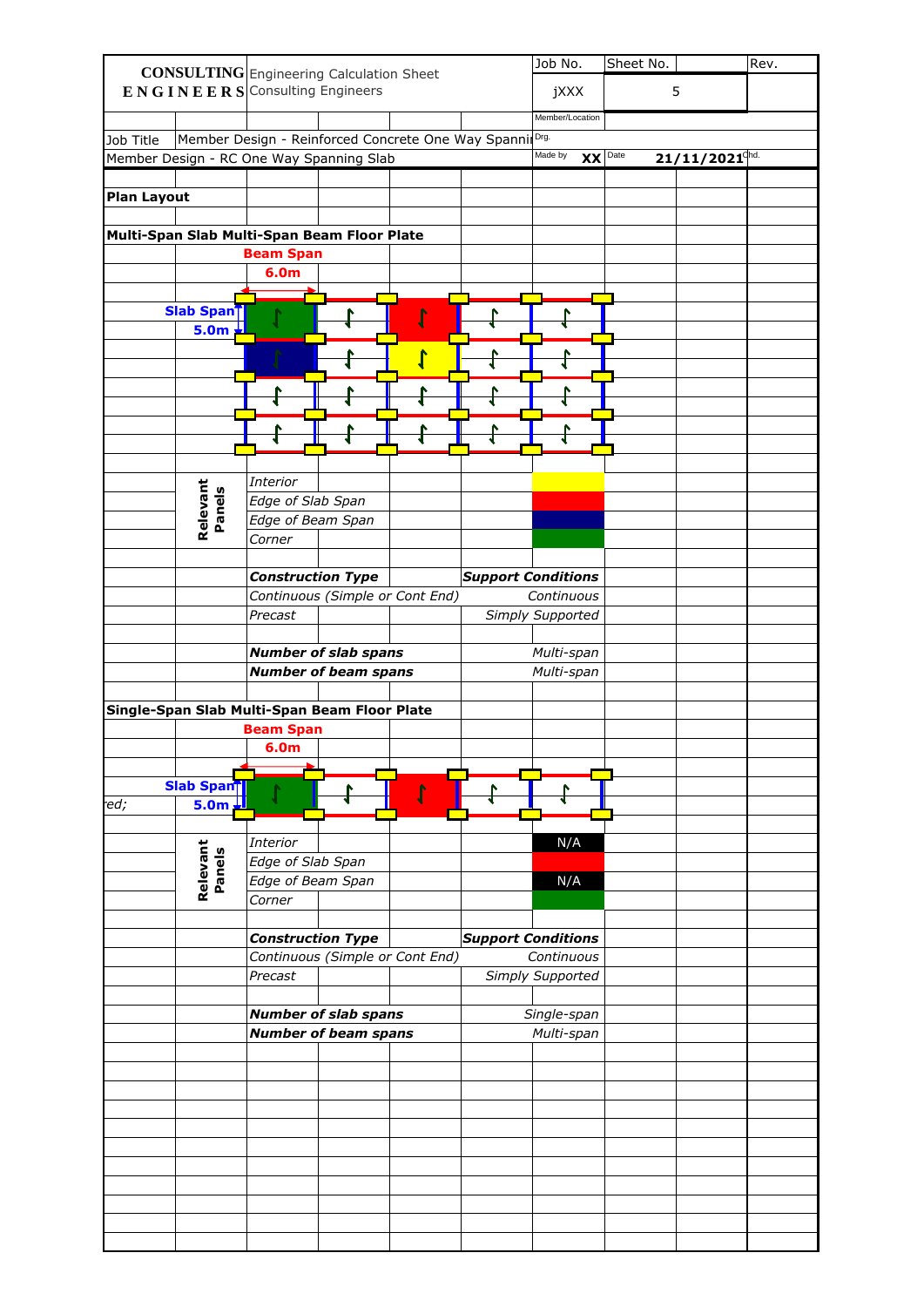|           |                    | <b>CONSULTING</b> Engineering Calculation Sheet                                                                                                                                                          |                                 |                           | Job No.              | Sheet No. |                              | Rev. |
|-----------|--------------------|----------------------------------------------------------------------------------------------------------------------------------------------------------------------------------------------------------|---------------------------------|---------------------------|----------------------|-----------|------------------------------|------|
|           |                    | $E N G I N E E R S$ Consulting Engineers                                                                                                                                                                 |                                 |                           | jXXX                 |           | 6                            |      |
|           |                    |                                                                                                                                                                                                          |                                 |                           | Member/Location      |           |                              |      |
| Job Title |                    | Member Design - Reinforced Concrete One Way Spanni                                                                                                                                                       |                                 |                           | Drg.                 |           |                              |      |
|           |                    | Member Design - RC One Way Spanning Slab                                                                                                                                                                 |                                 |                           | Made by<br>$XX$ Date |           | $21/11/2021$ <sup>chd.</sup> |      |
|           |                    |                                                                                                                                                                                                          |                                 |                           |                      |           |                              |      |
|           |                    |                                                                                                                                                                                                          |                                 |                           |                      |           |                              |      |
|           |                    |                                                                                                                                                                                                          |                                 |                           |                      |           |                              |      |
|           |                    | Multi-Span Slab Single-Span Beam Floor Plate                                                                                                                                                             |                                 |                           |                      |           |                              |      |
|           |                    | <b>Beam Span</b>                                                                                                                                                                                         |                                 |                           |                      |           |                              |      |
|           |                    | 6.0m                                                                                                                                                                                                     |                                 |                           |                      |           |                              |      |
|           | Slab Span          |                                                                                                                                                                                                          |                                 |                           |                      |           |                              |      |
|           | <b>5.0m</b>        |                                                                                                                                                                                                          |                                 |                           |                      |           |                              |      |
|           |                    |                                                                                                                                                                                                          |                                 |                           |                      |           |                              |      |
|           |                    |                                                                                                                                                                                                          |                                 |                           |                      |           |                              |      |
|           |                    |                                                                                                                                                                                                          |                                 |                           |                      |           |                              |      |
|           |                    |                                                                                                                                                                                                          |                                 |                           |                      |           |                              |      |
|           |                    |                                                                                                                                                                                                          |                                 |                           |                      |           |                              |      |
|           |                    |                                                                                                                                                                                                          |                                 |                           |                      |           |                              |      |
|           |                    | <b>Interior</b>                                                                                                                                                                                          |                                 |                           | N/A                  |           |                              |      |
|           |                    | Edge of Slab Span                                                                                                                                                                                        |                                 |                           | N/A                  |           |                              |      |
|           | Relevant<br>Panels | Edge of Beam Span                                                                                                                                                                                        |                                 |                           |                      |           |                              |      |
|           |                    | Corner                                                                                                                                                                                                   |                                 |                           |                      |           |                              |      |
|           |                    |                                                                                                                                                                                                          |                                 |                           |                      |           |                              |      |
|           |                    | <b>Construction Type</b>                                                                                                                                                                                 |                                 | <b>Support Conditions</b> |                      |           |                              |      |
|           |                    |                                                                                                                                                                                                          | Continuous (Simple or Cont End) |                           | Continuous           |           |                              |      |
|           |                    | Precast                                                                                                                                                                                                  |                                 |                           | Simply Supported     |           |                              |      |
|           |                    |                                                                                                                                                                                                          | <b>Number of slab spans</b>     |                           | Multi-span           |           |                              |      |
|           |                    |                                                                                                                                                                                                          | <b>Number of beam spans</b>     |                           | Single-span          |           |                              |      |
|           |                    |                                                                                                                                                                                                          |                                 |                           |                      |           |                              |      |
|           |                    | Single-Span Slab Single-Span Beam Floor Plate                                                                                                                                                            |                                 |                           |                      |           |                              |      |
|           |                    | <b>Beam Span</b>                                                                                                                                                                                         |                                 |                           |                      |           |                              |      |
|           |                    | 6.0m                                                                                                                                                                                                     |                                 |                           |                      |           |                              |      |
|           | Slab Span          |                                                                                                                                                                                                          |                                 |                           |                      |           |                              |      |
|           | <b>5.0m</b>        |                                                                                                                                                                                                          |                                 |                           |                      |           |                              |      |
|           |                    |                                                                                                                                                                                                          |                                 |                           |                      |           |                              |      |
|           |                    | <b>Interior</b>                                                                                                                                                                                          |                                 |                           | N/A                  |           |                              |      |
|           | Panels             | Edge of Slab Span                                                                                                                                                                                        |                                 |                           | N/A                  |           |                              |      |
|           | Relevant           | Edge of Beam Span                                                                                                                                                                                        |                                 |                           | N/A                  |           |                              |      |
|           |                    | Corner                                                                                                                                                                                                   |                                 |                           |                      |           |                              |      |
|           |                    | <b>Construction Type</b>                                                                                                                                                                                 |                                 | <b>Support Conditions</b> |                      |           |                              |      |
|           |                    |                                                                                                                                                                                                          | Continuous (Simple or Cont End) |                           | Continuous           |           |                              |      |
|           |                    | Precast                                                                                                                                                                                                  |                                 |                           | Simply Supported     |           |                              |      |
|           |                    |                                                                                                                                                                                                          |                                 |                           |                      |           |                              |      |
|           |                    |                                                                                                                                                                                                          | <b>Number of slab spans</b>     |                           | Single-span          |           |                              |      |
|           |                    |                                                                                                                                                                                                          | <b>Number of beam spans</b>     |                           | Single-span          |           |                              |      |
|           |                    |                                                                                                                                                                                                          |                                 |                           |                      |           |                              |      |
|           |                    | Note that simple or continuous end slab support conditions refer to the end supports of multi-span<br>continuous slabs and not single-span slabs, where the end connection is continuous unless precast. |                                 |                           |                      |           |                              |      |
|           |                    |                                                                                                                                                                                                          |                                 |                           |                      |           |                              |      |
|           |                    |                                                                                                                                                                                                          |                                 |                           |                      |           |                              |      |
|           |                    |                                                                                                                                                                                                          |                                 |                           |                      |           |                              |      |
|           |                    |                                                                                                                                                                                                          |                                 |                           |                      |           |                              |      |
|           |                    |                                                                                                                                                                                                          |                                 |                           |                      |           |                              |      |
|           |                    |                                                                                                                                                                                                          |                                 |                           |                      |           |                              |      |
|           |                    |                                                                                                                                                                                                          |                                 |                           |                      |           |                              |      |
|           |                    |                                                                                                                                                                                                          |                                 |                           |                      |           |                              |      |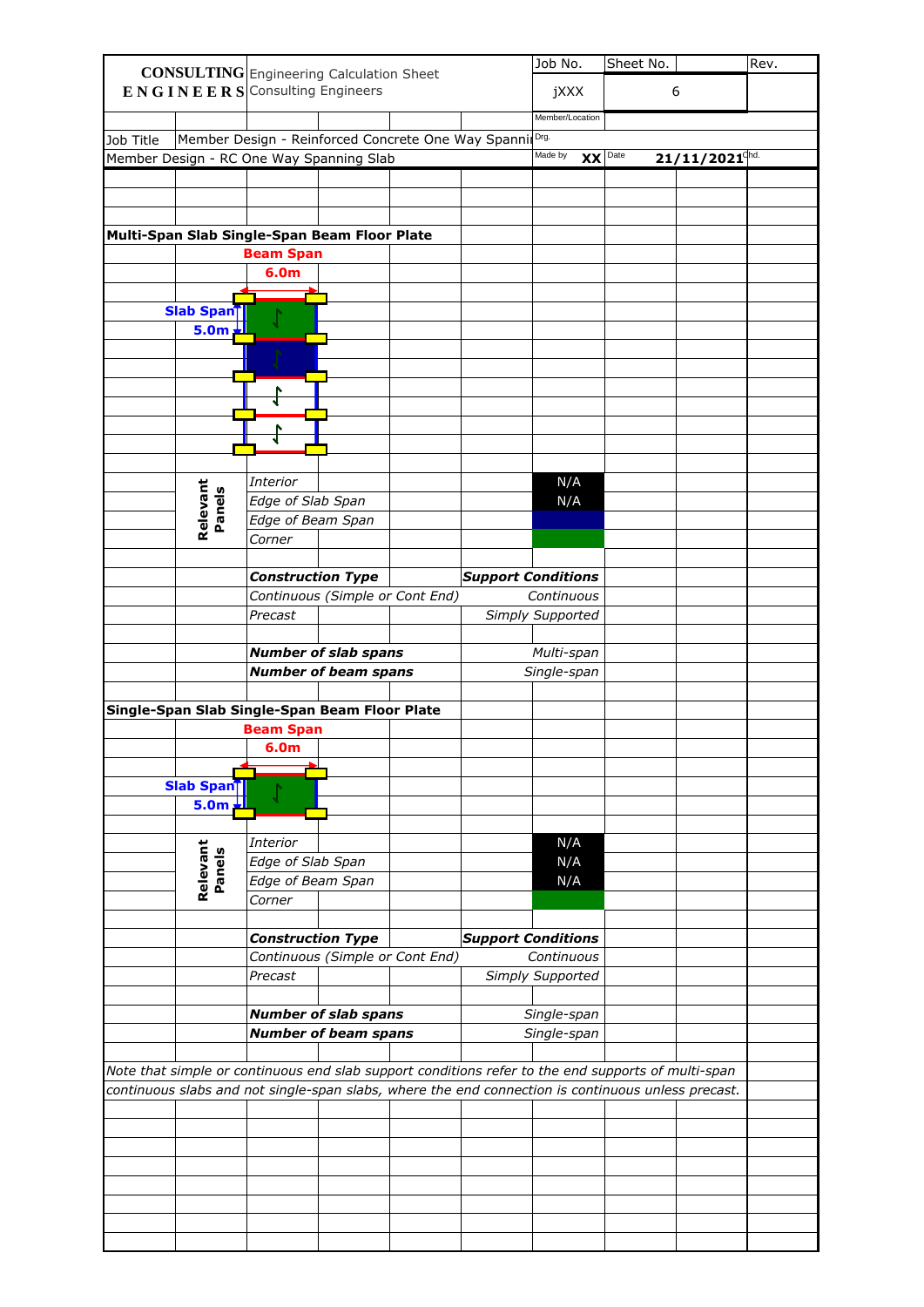|                                 | <b>CONSULTING</b> Engineering Calculation Sheet                                                       |                                                    |                 |                        |                                  | Job No.         |                                  | Sheet No.          |                              | Rev. |
|---------------------------------|-------------------------------------------------------------------------------------------------------|----------------------------------------------------|-----------------|------------------------|----------------------------------|-----------------|----------------------------------|--------------------|------------------------------|------|
|                                 | $E N G I N E E R S$ Consulting Engineers                                                              |                                                    |                 |                        |                                  | jXXX            |                                  |                    | 7                            |      |
|                                 |                                                                                                       |                                                    |                 |                        |                                  |                 |                                  |                    |                              |      |
|                                 |                                                                                                       |                                                    |                 |                        |                                  | Member/Location |                                  |                    |                              |      |
| Job Title                       |                                                                                                       | Member Design - Reinforced Concrete One Way Spanni |                 |                        |                                  | Drg.            |                                  |                    |                              |      |
|                                 | Member Design - RC One Way Spanning Slab                                                              |                                                    |                 |                        |                                  | Made by         | XX                               | Date               | $21/11/2021$ <sup>chd.</sup> |      |
|                                 |                                                                                                       |                                                    |                 |                        |                                  |                 |                                  |                    |                              |      |
|                                 | <b>Assumptions and Limitations</b>                                                                    |                                                    |                 |                        |                                  |                 |                                  |                    |                              |      |
|                                 |                                                                                                       |                                                    |                 |                        |                                  |                 |                                  |                    |                              |      |
|                                 | 1   Moment effects for slabs may be calculated based on redistributed effects or elastic effects.     |                                                    |                 |                        |                                  |                 |                                  |                    |                              |      |
|                                 | 2 Moment effects for beams may be calculated based on redistributed effects or elastic effects.       |                                                    |                 |                        |                                  |                 |                                  |                    |                              |      |
|                                 |                                                                                                       |                                                    |                 |                        |                                  |                 |                                  |                    |                              |      |
|                                 | <b>Detailing Instructions</b>                                                                         |                                                    |                 |                        |                                  |                 |                                  |                    |                              |      |
|                                 | Reinforcement for max.                                                                                |                                                    |                 |                        |                                  |                 |                                  |                    |                              |      |
|                                 | hogging moment                                                                                        | 100 %                                              |                 |                        |                                  |                 |                                  |                    |                              |      |
|                                 |                                                                                                       | $0.15l \geq 0.45$                                  |                 | Reinforcement for      |                                  |                 |                                  |                    |                              |      |
|                                 |                                                                                                       | 50 %                                               |                 | max. sagging<br>moment |                                  |                 |                                  |                    |                              |      |
|                                 |                                                                                                       | 0.3l                                               |                 |                        |                                  |                 |                                  |                    |                              |      |
|                                 | 0.2l                                                                                                  |                                                    |                 |                        |                                  |                 |                                  |                    |                              |      |
|                                 |                                                                                                       | 40%                                                |                 |                        |                                  |                 |                                  |                    |                              |      |
|                                 |                                                                                                       |                                                    |                 |                        |                                  |                 |                                  |                    |                              |      |
|                                 |                                                                                                       |                                                    | Face of support |                        |                                  |                 |                                  |                    |                              |      |
|                                 |                                                                                                       | Effective span l                                   |                 | Mid span               |                                  |                 |                                  |                    |                              |      |
|                                 |                                                                                                       |                                                    |                 |                        |                                  |                 |                                  |                    |                              |      |
|                                 | a) Continuous member (approximately equal spans using simplified load arrangement)                    |                                                    |                 |                        |                                  |                 |                                  | $\leq \frac{d}{2}$ |                              |      |
|                                 |                                                                                                       |                                                    |                 |                        |                                  |                 |                                  |                    | 100 %                        |      |
| Ø 12 or equivalent<br>anchorage | 40 %                                                                                                  | 0.1l                                               |                 |                        |                                  |                 | Reinforcement for<br>max. moment |                    | $\frac{l}{2} \ge 0.45$       | 50%  |
|                                 |                                                                                                       |                                                    |                 |                        |                                  |                 |                                  |                    |                              |      |
|                                 | $\leq \frac{d}{2}$                                                                                    |                                                    | 100%            |                        |                                  |                 |                                  |                    | Face of support              |      |
|                                 |                                                                                                       |                                                    | Face of support | Mid<br>span            |                                  |                 |                                  |                    |                              |      |
|                                 | b) Simply supported end                                                                               |                                                    |                 |                        | Reinforcement for<br>max. moment |                 | c) Cantilever                    |                    |                              |      |
|                                 |                                                                                                       |                                                    |                 |                        |                                  |                 |                                  |                    |                              |      |
|                                 |                                                                                                       |                                                    |                 |                        |                                  |                 |                                  |                    |                              |      |
|                                 | <b>Detailing Steel Positions</b>                                                                      |                                                    |                 |                        |                                  |                 |                                  |                    |                              |      |
|                                 |                                                                                                       |                                                    |                 |                        |                                  |                 |                                  |                    |                              |      |
|                                 | Note that the distribution slab reinforcement is assumed to be interior to main slab reinforcement;   |                                                    |                 |                        |                                  |                 |                                  |                    |                              |      |
|                                 | Note that the main beam reinforcement is assumed to be interior to main slab reinforcement;           |                                                    |                 |                        |                                  |                 |                                  |                    |                              |      |
|                                 | Note that the main edge beam reinforcement is assumed to be at same level as main slab reinforcement; |                                                    |                 |                        |                                  |                 |                                  |                    |                              |      |
|                                 |                                                                                                       |                                                    |                 |                        |                                  |                 |                                  |                    |                              |      |
|                                 | Note the same cover to all reinforcement used for the slab is used for the beam;                      |                                                    |                 |                        |                                  |                 |                                  |                    |                              |      |
|                                 |                                                                                                       |                                                    |                 |                        |                                  |                 |                                  |                    |                              |      |
|                                 |                                                                                                       |                                                    |                 |                        |                                  |                 |                                  |                    |                              |      |
|                                 |                                                                                                       |                                                    |                 |                        |                                  |                 |                                  |                    |                              |      |
|                                 |                                                                                                       |                                                    |                 |                        |                                  |                 |                                  |                    |                              |      |
|                                 |                                                                                                       |                                                    |                 |                        |                                  |                 |                                  |                    |                              |      |
|                                 |                                                                                                       |                                                    |                 |                        |                                  |                 |                                  |                    |                              |      |
|                                 |                                                                                                       |                                                    |                 |                        |                                  |                 |                                  |                    |                              |      |
|                                 |                                                                                                       |                                                    |                 |                        |                                  |                 |                                  |                    |                              |      |
|                                 |                                                                                                       |                                                    |                 |                        |                                  |                 |                                  |                    |                              |      |
|                                 |                                                                                                       |                                                    |                 |                        |                                  |                 |                                  |                    |                              |      |
|                                 |                                                                                                       |                                                    |                 |                        |                                  |                 |                                  |                    |                              |      |
|                                 |                                                                                                       |                                                    |                 |                        |                                  |                 |                                  |                    |                              |      |
|                                 |                                                                                                       |                                                    |                 |                        |                                  |                 |                                  |                    |                              |      |
|                                 |                                                                                                       |                                                    |                 |                        |                                  |                 |                                  |                    |                              |      |
|                                 |                                                                                                       |                                                    |                 |                        |                                  |                 |                                  |                    |                              |      |
|                                 |                                                                                                       |                                                    |                 |                        |                                  |                 |                                  |                    |                              |      |
|                                 |                                                                                                       |                                                    |                 |                        |                                  |                 |                                  |                    |                              |      |
|                                 |                                                                                                       |                                                    |                 |                        |                                  |                 |                                  |                    |                              |      |
|                                 |                                                                                                       |                                                    |                 |                        |                                  |                 |                                  |                    |                              |      |
|                                 |                                                                                                       |                                                    |                 |                        |                                  |                 |                                  |                    |                              |      |
|                                 |                                                                                                       |                                                    |                 |                        |                                  |                 |                                  |                    |                              |      |
|                                 |                                                                                                       |                                                    |                 |                        |                                  |                 |                                  |                    |                              |      |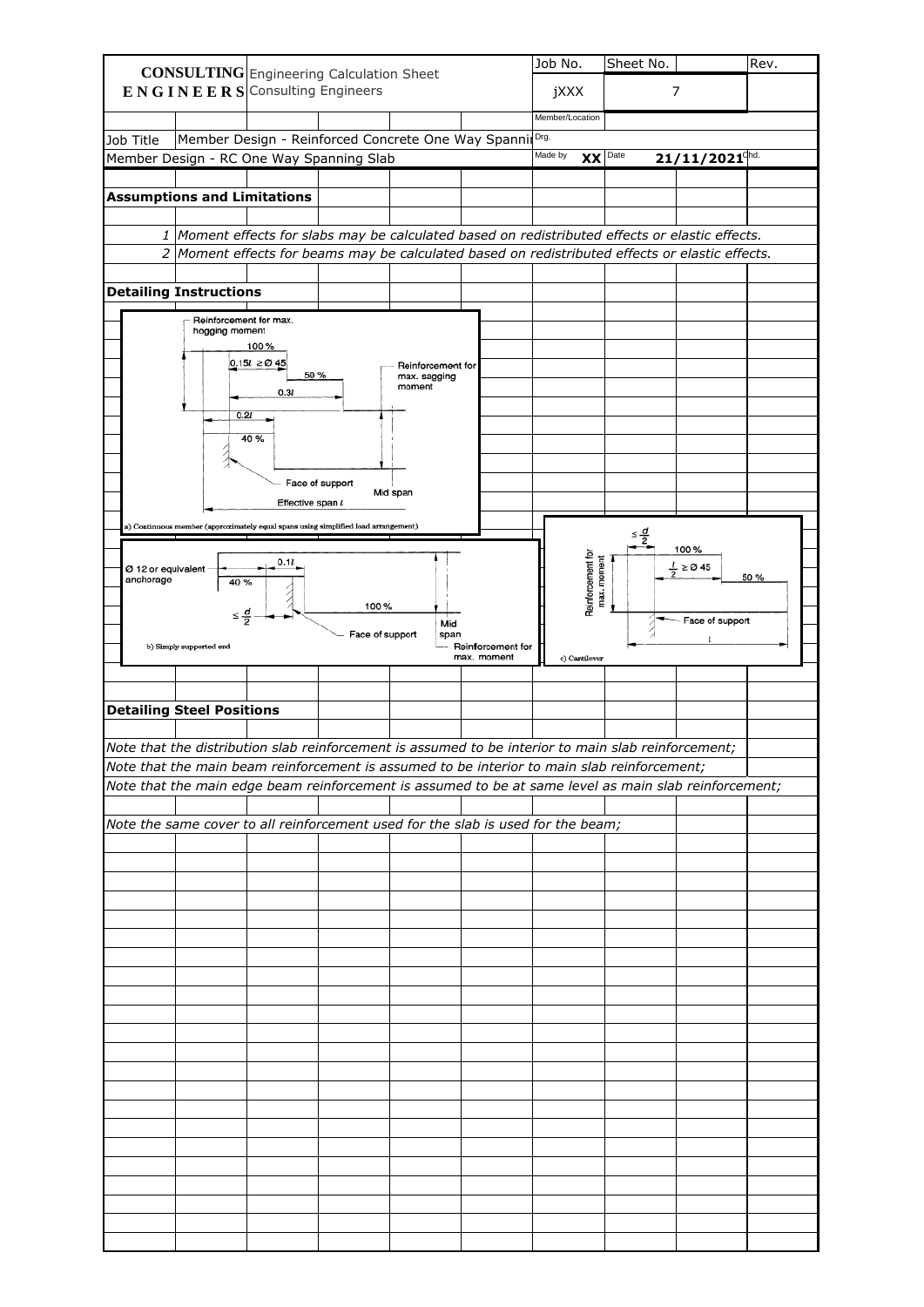|                                 |                  | <b>CONSULTING</b> Engineering Calculation Sheet                                                                                                                                                  |                             |                       |                           | Job No. |                      | Sheet No. |         |                              |      | Rev.                                 |  |
|---------------------------------|------------------|--------------------------------------------------------------------------------------------------------------------------------------------------------------------------------------------------|-----------------------------|-----------------------|---------------------------|---------|----------------------|-----------|---------|------------------------------|------|--------------------------------------|--|
|                                 |                  | $E N G I N E E R S$ Consulting Engineers                                                                                                                                                         |                             |                       |                           |         | jXXX                 |           |         | 8                            |      |                                      |  |
|                                 |                  |                                                                                                                                                                                                  |                             |                       |                           |         |                      |           |         |                              |      |                                      |  |
|                                 |                  |                                                                                                                                                                                                  |                             |                       |                           |         | Member/Location      |           |         |                              |      |                                      |  |
| Job Title                       |                  | Member Design - Reinforced Concrete One Way Spannil Drg.                                                                                                                                         |                             |                       |                           | Made by |                      |           |         |                              |      |                                      |  |
|                                 |                  | Member Design - RC One Way Spanning Slab                                                                                                                                                         |                             |                       |                           |         | <b>XX</b>            | Date      |         | $21/11/2021$ <sup>chd.</sup> |      |                                      |  |
|                                 |                  |                                                                                                                                                                                                  |                             |                       |                           |         |                      |           |         |                              |      |                                      |  |
| <b>Structural Analysis Slab</b> |                  |                                                                                                                                                                                                  |                             |                       |                           |         |                      |           |         |                              |      |                                      |  |
|                                 |                  | Design ULS total load for per span, $F = n.I$                                                                                                                                                    |                             |                       |                           |         |                      |           |         | 202 kN/m                     |      |                                      |  |
|                                 |                  | Table $3.12$ — Ultimate bending moment and shear forces in one-way spanning slabs                                                                                                                |                             |                       |                           |         |                      |           |         |                              |      |                                      |  |
|                                 |                  |                                                                                                                                                                                                  | End support/slab connection |                       |                           |         | At first<br>interior |           |         | Middle<br>interior           |      | Interior<br>supports                 |  |
|                                 |                  | Simple<br>At outer                                                                                                                                                                               | Near middle                 | At outer              | Continuous<br>Near middle |         | support              |           |         | spans                        |      |                                      |  |
|                                 |                  | support                                                                                                                                                                                          | of end span                 | support               | of end span               |         | $-0.125F1$           |           |         | 0.050FI#PL                   |      | $-0.083F$                            |  |
| Moment                          |                  |                                                                                                                                                                                                  | 0.086Fl                     | $-0.04Fl$             | 0.075Fl                   |         | 0.086Fl              |           | 0.063Fl |                              |      | $-0.063Fl$                           |  |
| Shear<br>NOTE                   | $\boldsymbol{F}$ | 0.4F<br>is the total design ultim                                                                                                                                                                | 0.080FI<br>51 A G           | 0.46F                 | 0.080FI                   |         | 0.6F                 |           |         |                              | 0.5F |                                      |  |
|                                 | ı                | is the effective span. Note elastic moment effects. #PL                                                                                                                                          |                             |                       |                           |         |                      |           |         |                              |      | Note allowance has been made in this |  |
|                                 |                  |                                                                                                                                                                                                  |                             |                       |                           |         |                      |           |         |                              |      |                                      |  |
|                                 |                  | Design for a single load case of maximum design ultimate load on all spans or panels will be sufficient                                                                                          |                             |                       |                           |         |                      |           |         |                              |      |                                      |  |
|                                 |                  | provided that the following conditions are met:                                                                                                                                                  |                             |                       |                           |         |                      |           |         |                              |      |                                      |  |
| (a)                             |                  | In a one-way spanning slab the area of each bay exceeds 30m <sup>2</sup> . In this context, a bay means a strip                                                                                  |                             |                       |                           |         |                      |           |         |                              |      |                                      |  |
|                                 |                  | across the full width of a structure bounded on the other two sides by lines of supports (see Fig. 2)                                                                                            |                             |                       |                           |         |                      |           |         |                              |      |                                      |  |
| (b)                             |                  | The variation in the spans does not exceed 15% of the longest span                                                                                                                               |                             |                       |                           |         |                      |           |         |                              |      |                                      |  |
| (c)                             |                  | The ratio of the characteristic imposed load to the characteristic dead load does not exceed 1.25                                                                                                |                             |                       |                           |         |                      |           |         |                              |      |                                      |  |
| (d)                             |                  | The characteristic imposed load does not exceed 5kN/m <sup>2</sup> , excluding partitions<br>In the analysis the elastic support moments other than at a cantilever support should be reduced by |                             |                       |                           |         |                      |           |         |                              |      |                                      |  |
| (e)                             |                  | 20%, with a consequential increase in the span moments. The resulting bending moment envelope                                                                                                    |                             |                       |                           |         |                      |           |         |                              |      |                                      |  |
|                                 |                  | should satisfy the following provisions:                                                                                                                                                         |                             |                       |                           |         |                      |           |         |                              |      |                                      |  |
|                                 |                  | (i) Equilibrium must be maintained                                                                                                                                                               |                             |                       |                           |         |                      |           |         |                              |      |                                      |  |
|                                 |                  | (ii) The redistributed moment at any section should not be less than 70% of the elastic moment.                                                                                                  |                             |                       |                           |         |                      |           |         |                              |      |                                      |  |
|                                 |                  | Sag moment for $s/s$ case = 0.125F.I (precast or single span)                                                                                                                                    |                             |                       |                           |         |                      |           |         | $126 \mid kNm/m$             |      |                                      |  |
| Hog moment for $s/s$ case =     |                  |                                                                                                                                                                                                  |                             |                       |                           |         |                      |           |         | 63 kNm/m                     |      |                                      |  |
|                                 |                  | 0.0F.I (precast), 0.0625F.I (single span continuous - simple or continuous end)                                                                                                                  |                             |                       |                           |         |                      |           |         |                              |      |                                      |  |
|                                 |                  | Shear for $s/s$ case = 0.5F (precast or single span)                                                                                                                                             |                             |                       |                           |         |                      |           |         | $101 \, \text{kN/m}$         |      |                                      |  |
|                                 |                  |                                                                                                                                                                                                  |                             |                       |                           |         |                      |           |         |                              |      |                                      |  |
|                                 |                  | <b>Simple End</b>                                                                                                                                                                                |                             | <b>Continuous End</b> |                           |         | <b>Interior</b>      |           |         |                              |      |                                      |  |
|                                 |                  | Near                                                                                                                                                                                             |                             | Near                  | At first                  |         | Middle of            |           |         |                              |      |                                      |  |
|                                 | At outer         | middle of                                                                                                                                                                                        | At outer                    | middle of             | interior                  |         | interior             | Interior  |         |                              |      |                                      |  |
|                                 | support          | end span                                                                                                                                                                                         | support                     | end span              | support                   |         | spans                | supports  |         |                              |      |                                      |  |
| <b>Moment</b>                   | 0                | 81                                                                                                                                                                                               | 40                          | 81                    | 126                       |         | 51                   | 84        |         | kNm/m                        |      |                                      |  |
| <b>Shear</b>                    | 81               | N/A                                                                                                                                                                                              | 93                          | N/A                   | 121                       |         | N/A                  | 101       |         | kN/m                         |      |                                      |  |
|                                 |                  | Note that for edge panels, the shear force has been calculated for the less critical outer support                                                                                               |                             |                       |                           |         |                      |           |         |                              |      |                                      |  |
|                                 |                  | instead of the first interior support because the SDL will be more critical here due to the external cladding.                                                                                   |                             |                       |                           |         |                      |           |         |                              |      |                                      |  |
|                                 |                  |                                                                                                                                                                                                  |                             |                       |                           |         |                      |           |         |                              |      |                                      |  |
| Sag moment, M <sub>sag</sub>    |                  |                                                                                                                                                                                                  |                             |                       |                           |         |                      |           |         | $81$ kNm/m                   |      |                                      |  |
| Hog moment, M <sub>hog</sub>    |                  |                                                                                                                                                                                                  |                             |                       |                           |         |                      |           |         | $126$ kNm/m                  |      |                                      |  |
| Shear, V                        |                  |                                                                                                                                                                                                  |                             |                       |                           |         |                      |           |         | $93$ kN/m                    |      |                                      |  |
|                                 |                  |                                                                                                                                                                                                  |                             |                       |                           |         |                      |           |         |                              |      |                                      |  |
|                                 |                  |                                                                                                                                                                                                  |                             |                       |                           |         |                      |           |         |                              |      |                                      |  |
|                                 |                  |                                                                                                                                                                                                  |                             |                       |                           |         |                      |           |         |                              |      |                                      |  |
|                                 |                  |                                                                                                                                                                                                  |                             |                       |                           |         |                      |           |         |                              |      |                                      |  |
|                                 |                  |                                                                                                                                                                                                  |                             |                       |                           |         |                      |           |         |                              |      |                                      |  |
|                                 |                  |                                                                                                                                                                                                  |                             |                       |                           |         |                      |           |         |                              |      |                                      |  |
|                                 |                  |                                                                                                                                                                                                  |                             |                       |                           |         |                      |           |         |                              |      |                                      |  |
|                                 |                  |                                                                                                                                                                                                  |                             |                       |                           |         |                      |           |         |                              |      |                                      |  |
|                                 |                  |                                                                                                                                                                                                  |                             |                       |                           |         |                      |           |         |                              |      |                                      |  |
|                                 |                  |                                                                                                                                                                                                  |                             |                       |                           |         |                      |           |         |                              |      |                                      |  |
|                                 |                  |                                                                                                                                                                                                  |                             |                       |                           |         |                      |           |         |                              |      |                                      |  |
|                                 |                  |                                                                                                                                                                                                  |                             |                       |                           |         |                      |           |         |                              |      |                                      |  |
|                                 |                  |                                                                                                                                                                                                  |                             |                       |                           |         |                      |           |         |                              |      |                                      |  |
|                                 |                  |                                                                                                                                                                                                  |                             |                       |                           |         |                      |           |         |                              |      |                                      |  |
|                                 |                  |                                                                                                                                                                                                  |                             |                       |                           |         |                      |           |         |                              |      |                                      |  |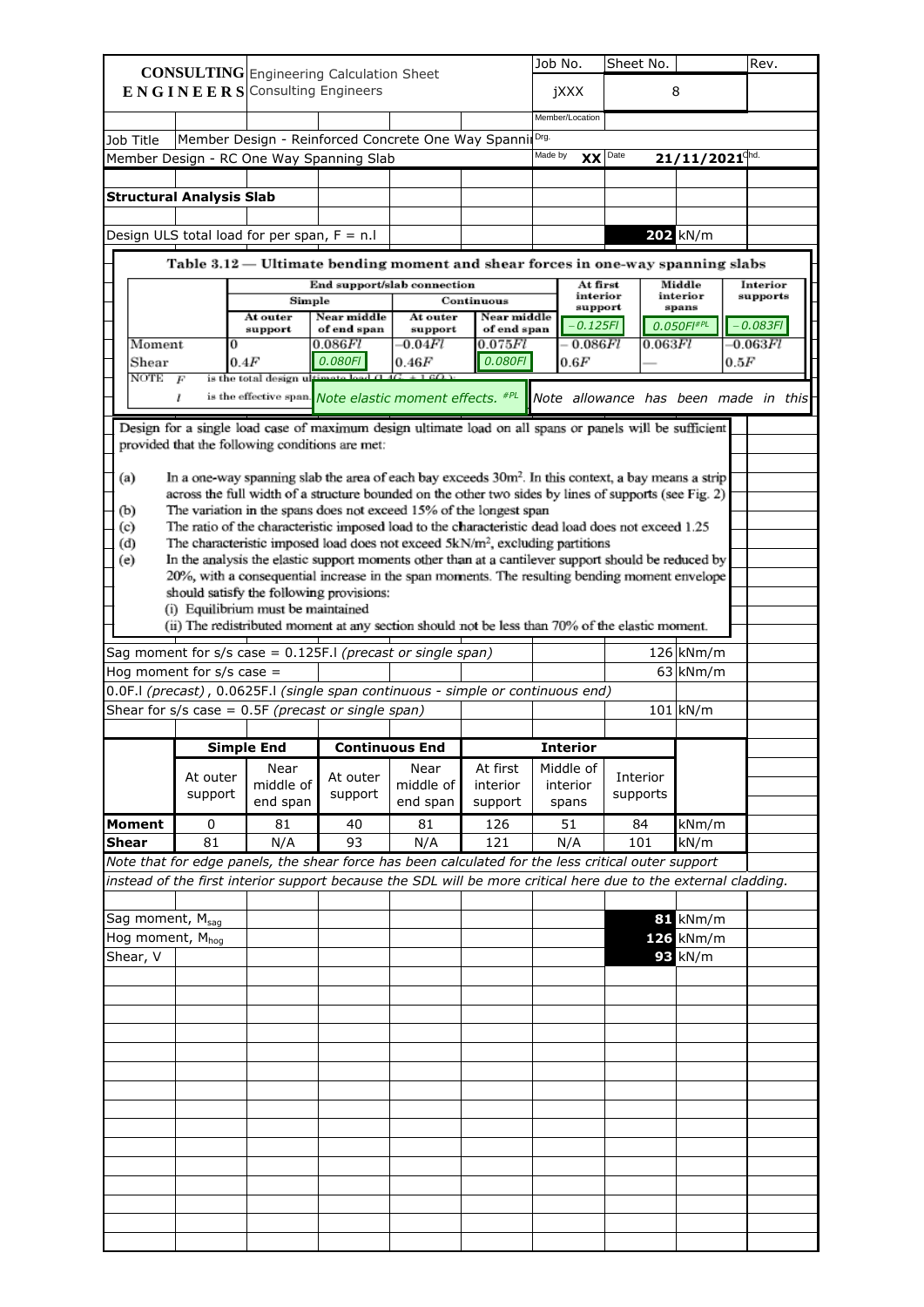|                                         |                                              |            | <b>CONSULTING</b> Engineering Calculation Sheet                                               |                            |                |                         |                                | Job No.         |              | Sheet No.      |                          |                                            | Rev. |
|-----------------------------------------|----------------------------------------------|------------|-----------------------------------------------------------------------------------------------|----------------------------|----------------|-------------------------|--------------------------------|-----------------|--------------|----------------|--------------------------|--------------------------------------------|------|
|                                         |                                              |            | ENGINEERS Consulting Engineers                                                                |                            |                |                         |                                | jXXX            |              |                |                          | 9                                          |      |
|                                         |                                              |            |                                                                                               |                            |                |                         |                                |                 |              |                |                          |                                            |      |
|                                         |                                              |            |                                                                                               |                            |                |                         |                                | Member/Location |              |                |                          |                                            |      |
| Job Title                               |                                              |            | Member Design - Reinforced Concrete One Way Spannil Drg.                                      |                            |                |                         |                                |                 |              |                |                          |                                            |      |
|                                         |                                              |            | Member Design - RC One Way Spanning Slab                                                      |                            |                |                         |                                | Made by         |              | $XX$ Date      |                          | $21/11/2021$ <sup>chd.</sup>               |      |
|                                         |                                              |            |                                                                                               |                            |                |                         |                                |                 |              |                |                          |                                            |      |
|                                         | <b>Structural Analysis Beam</b>              |            |                                                                                               |                            |                |                         |                                |                 |              |                |                          |                                            |      |
|                                         |                                              |            |                                                                                               |                            |                |                         |                                |                 |              |                |                          | $93 \mid kN/m$                             |      |
|                                         | Slab UDL on beam, $\omega_{\text{beam}} = V$ |            | ULS beam, $\omega_{ULS,beam} = F.\omega_{beam} + 1.4SDL_{elev,beam} + 1.4DL_{beam}$           |                            |                |                         |                                |                 |              |                |                          | $103 \mid kN/m$                            |      |
|                                         |                                              |            | (Factor F: Interior beams $F = 2$ , whilst edge beams $F = 1$ )                               |                            |                |                         |                                |                 |              |                |                          |                                            |      |
|                                         |                                              |            | Table 3.5 - Design ultimate bending moments and shear forces                                  |                            |                |                         |                                |                 |              |                |                          |                                            |      |
|                                         |                                              |            | At outer support                                                                              | Near middle of             |                |                         | At first interior              |                 | At middle of |                |                          | At interior                                |      |
|                                         |                                              |            |                                                                                               | end span                   |                |                         | support                        |                 |              | interior spans |                          | supports                                   |      |
| Moment<br>Shear                         |                                              | 0<br>0.45F |                                                                                               | 0.09FI                     |                | -0.11 <i>Fl</i><br>0.6F | $-0.125F1$                     | 0.07Fl          | 0.05FI#PL    |                | -0.08 <i>F1</i><br>0.55F | 0.083F                                     |      |
| NOTE                                    | $l$ is the effective                         |            |                                                                                               | 0.08FI                     |                |                         |                                |                 |              |                |                          |                                            |      |
|                                         |                                              |            | F is the total desi Note elastic moment effects. #PL                                          |                            |                |                         |                                |                 |              |                |                          | Note allowance has been made in this table |      |
|                                         |                                              |            | No redistribution of the me pattern loading factor 1.2;                                       |                            |                |                         | for 20% moment redistribution; |                 |              |                |                          |                                            |      |
|                                         | Interior or End Beam?                        |            |                                                                                               |                            |                |                         |                                |                 |              | End Beam       |                          |                                            |      |
|                                         |                                              |            |                                                                                               |                            |                |                         |                                |                 |              |                |                          |                                            |      |
|                                         |                                              |            | Note that the coefficients above are appropriate to the interior or edge panel as follows.    |                            |                |                         |                                |                 |              |                |                          |                                            |      |
|                                         |                                              |            |                                                                                               | Sag                        | Hog            |                         | <b>Shear</b>                   |                 |              |                |                          |                                            |      |
| <b>Interior Beam</b><br><b>End Beam</b> |                                              |            |                                                                                               | 0.050<br>0.080             | 0.083<br>0.125 |                         | 0.550<br>0.600                 |                 |              |                |                          |                                            |      |
|                                         | Single Span Beam                             |            |                                                                                               | 0.125                      | 0.063          |                         | 0.500                          |                 |              |                |                          |                                            |      |
|                                         |                                              |            |                                                                                               |                            |                |                         |                                |                 |              |                |                          |                                            |      |
|                                         |                                              |            | Note that the beams are always continuous (unless single span) since monolithic with columns, |                            |                |                         |                                |                 |              |                |                          |                                            |      |
|                                         |                                              |            | but the slab can be continuous (unless single span) or precast.                               |                            |                |                         |                                |                 |              |                |                          |                                            |      |
|                                         |                                              |            |                                                                                               |                            |                |                         |                                |                 |              |                |                          |                                            |      |
|                                         |                                              |            | Sag moment beam, $M_{sag,beam} = \text{coeff.}(\omega_{ULS,beam} \cdot I_b)I_b$               |                            |                |                         |                                |                 |              |                |                          | <b>297 kNm</b>                             |      |
|                                         |                                              |            | Hog moment beam, $M_{hog,beam} = \text{coeff.}(\omega_{ULS,beam} \cdot I_b)I_b$               |                            |                |                         |                                |                 |              |                |                          | 464 kNm                                    |      |
|                                         |                                              |            | Shear beam, $V_{beam} = \text{coeff.}(\omega_{ULS,beam}$ . $I_b)$                             |                            |                |                         |                                |                 |              |                | <b>371 kN</b>            |                                            |      |
|                                         |                                              |            |                                                                                               |                            |                |                         |                                |                 |              |                |                          |                                            |      |
|                                         |                                              |            | <b>Structural Analysis Edge Beam</b>                                                          |                            |                |                         |                                |                 |              |                |                          |                                            |      |
|                                         |                                              |            |                                                                                               |                            |                |                         |                                |                 |              |                |                          |                                            |      |
|                                         |                                              |            | Slab UDL on edge beam, $\omega_{edge}$ = assumed 1.4 x $\omega_{edge,DL}$                     |                            |                |                         |                                |                 |              |                |                          | 5 kN/m                                     |      |
|                                         |                                              |            | ULS beam, $\omega_{ULS,edge} = \omega_{edge} + 1.4SDL_{elev,edge} + 1.4DL_{edge}$             |                            |                |                         |                                |                 |              |                |                          | $16 \mid kN/m$                             |      |
|                                         |                                              |            | Table 3.5 – Design ultimate bending moments and shear forces                                  |                            |                |                         |                                |                 |              |                |                          |                                            |      |
|                                         |                                              |            | At outer support                                                                              | Near middle of<br>end span |                |                         | At first interior<br>support   |                 | At middle of | interior spans |                          | At interior<br>supports                    |      |
| Moment                                  |                                              | 0          |                                                                                               | 0.09FI                     |                | -0.11 <i>Fl</i>         |                                | 0.07Fl          |              |                | -0.08 <i>F1</i>          | 0.083FI                                    |      |
| Shear                                   |                                              | 0.45F      |                                                                                               | 0.08FI                     |                | 0.6F                    | $-0.125F$                      |                 | 0.05FI#PL    |                | 0.55F                    |                                            |      |
| NOTE                                    | $l$ is the effective $s$                     |            | F is the total desi Note elastic moment effects. #PL                                          |                            |                |                         |                                |                 |              |                |                          | Note allowance has been made in this table |      |
|                                         |                                              |            | No redistribution of the monopottern loading factor $1.2$ ;                                   |                            |                |                         | for 20% moment redistribution; |                 |              |                |                          |                                            |      |
|                                         | Interior or End Beam?                        |            |                                                                                               |                            |                |                         |                                |                 |              | End Beam       |                          |                                            |      |
|                                         |                                              |            |                                                                                               |                            |                |                         |                                |                 |              |                |                          |                                            |      |
|                                         |                                              |            | Note that the coefficients above are appropriate to the interior or edge panel as follows.    |                            |                |                         |                                |                 |              |                |                          |                                            |      |
|                                         |                                              |            |                                                                                               | Sag                        | Hog            |                         | <b>Shear</b>                   |                 |              |                |                          |                                            |      |
|                                         | <b>Interior Edge Beam</b>                    |            |                                                                                               | 0.050                      | 0.083          |                         | 0.550                          |                 |              |                |                          |                                            |      |
| <b>End Edge Beam</b>                    |                                              |            |                                                                                               | 0.080                      | 0.125          |                         | 0.600                          |                 |              |                |                          |                                            |      |
|                                         | Single Span Edge Beam                        |            |                                                                                               | 0.125                      | 0.063          |                         | 0.500                          |                 |              |                |                          |                                            |      |
|                                         |                                              |            |                                                                                               |                            |                |                         |                                |                 |              |                |                          |                                            |      |
|                                         |                                              |            | Note that the beams are always continuous (unless single span) since monolithic with columns, |                            |                |                         |                                |                 |              |                |                          |                                            |      |
|                                         |                                              |            | but the slab can be continuous (unless single span) or precast.                               |                            |                |                         |                                |                 |              |                |                          |                                            |      |
|                                         |                                              |            |                                                                                               |                            |                |                         |                                |                 |              |                |                          |                                            |      |
|                                         |                                              |            | Sag moment edge beam, $M_{sag,edge} = \text{coeff.}(\omega_{ULS,edge}$ . I)I                  |                            |                |                         |                                |                 |              |                |                          | <b>31 kNm</b>                              |      |
|                                         |                                              |            | Hog moment edge beam, $M_{\text{hog,edge}} = \text{coeff.}(\omega_{\text{ULS,edge}}$ . I)I    |                            |                |                         |                                |                 |              |                |                          | 49 kNm                                     |      |
|                                         |                                              |            | Shear edge beam, $V_{edge} = \text{coeff.}(\omega_{ULS,edge} \cdot I)$                        |                            |                |                         |                                |                 |              |                |                          | kN                                         |      |
|                                         |                                              |            |                                                                                               |                            |                |                         |                                |                 |              |                |                          |                                            |      |
|                                         |                                              |            |                                                                                               |                            |                |                         |                                |                 |              |                |                          |                                            |      |
|                                         |                                              |            |                                                                                               |                            |                |                         |                                |                 |              |                |                          |                                            |      |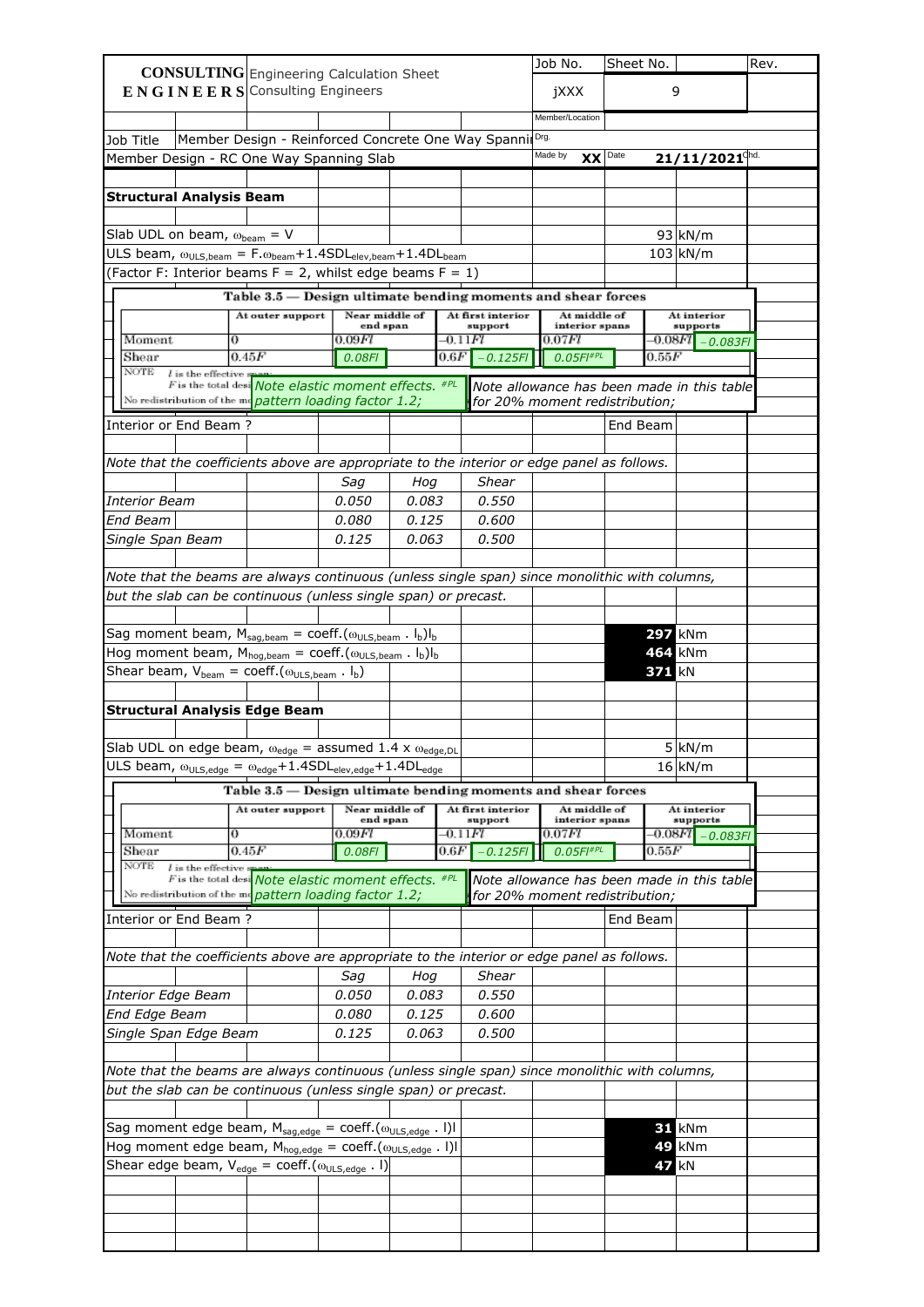|                                 |                                                        | <b>CONSULTING</b> Engineering Calculation Sheet                                                                        |       |     |         | Job No.                                                                                                                                               | Sheet No.    |                                | Rev. |
|---------------------------------|--------------------------------------------------------|------------------------------------------------------------------------------------------------------------------------|-------|-----|---------|-------------------------------------------------------------------------------------------------------------------------------------------------------|--------------|--------------------------------|------|
|                                 |                                                        | <b>ENGINEERS</b> Consulting Engineers                                                                                  |       |     |         | jXXX                                                                                                                                                  |              | 10                             |      |
|                                 |                                                        |                                                                                                                        |       |     |         |                                                                                                                                                       |              |                                |      |
|                                 |                                                        |                                                                                                                        |       |     |         | Member/Location                                                                                                                                       |              |                                |      |
| Job Title                       |                                                        | Member Design - Reinforced Concrete One Way SpannilDrg.                                                                |       |     |         | Made by                                                                                                                                               |              |                                |      |
|                                 |                                                        | Member Design - RC One Way Spanning Slab                                                                               |       |     |         | $XX$ Date                                                                                                                                             |              | $21/11/2021$ <sup>chd.</sup>   |      |
|                                 |                                                        |                                                                                                                        |       |     |         |                                                                                                                                                       |              |                                |      |
|                                 | <b>Slab Moment Design</b>                              |                                                                                                                        |       |     |         |                                                                                                                                                       |              |                                |      |
| Sag moment, Msag                |                                                        |                                                                                                                        |       |     |         |                                                                                                                                                       |              | $81 \mid kNm/m$                |      |
| Hog moment, Mhog                |                                                        |                                                                                                                        |       |     |         |                                                                                                                                                       |              | $126 \mid kNm/m$               |      |
|                                 |                                                        |                                                                                                                        |       |     |         |                                                                                                                                                       |              |                                |      |
|                                 | Ensure singly reinforced                               |                                                                                                                        |       |     |         | $K = M/bd^2 f_{\text{cu}}$ $\approx$ = $d \left\{ 0.5 + \sqrt{0.25 - \frac{K}{0.9}} \right\}$ $\left[ Z \right] < 0.95d$ $A_s = \frac{M}{(0.95f_v)z}$ |              |                                |      |
|                                 |                                                        |                                                                                                                        |       |     |         |                                                                                                                                                       |              |                                |      |
|                                 |                                                        | $\cal K$                                                                                                               |       |     |         | $= 0.156$ $K = 0.402(\beta_b - 0.4) - 0.18(\beta_b - 0.4)^2$                                                                                          |              |                                |      |
|                                 |                                                        | K'                                                                                                                     | K     | z   | $A_{s}$ | $A_{s,prov}$                                                                                                                                          | UT           |                                |      |
| Sag moment, M <sub>sag</sub>    |                                                        | 0.156                                                                                                                  | 0.055 | 191 | 970     | 1131                                                                                                                                                  | 86%          |                                | OK   |
| Hog moment, M <sub>hog</sub>    |                                                        | 0.156                                                                                                                  | 0.088 | 180 | 1608    | 2011                                                                                                                                                  | 80%          |                                | OK   |
|                                 |                                                        | Note unless precast, single span or continuous elastic whereby $\beta_b = 1.00$ and K' = 0.156, K' calculated          |       |     |         |                                                                                                                                                       |              |                                |      |
|                                 |                                                        | with $\beta_b = 1.20$ (sagging) or 0.80 (hogging), however K' for $\beta_b \ge 0.90$ truncated at 0.156.               |       |     |         |                                                                                                                                                       |              |                                |      |
|                                 |                                                        | If K > K', then UT = 999%. Note that A <sub>s</sub> and A <sub>s, prov</sub> above are in units of mm <sup>2</sup> /m. |       |     |         |                                                                                                                                                       |              |                                |      |
|                                 |                                                        |                                                                                                                        |       |     |         |                                                                                                                                                       |              |                                |      |
|                                 |                                                        | % Min sag reinforcement (>= 0.0024bh G250; >= 0.0013bh G460)                                                           |       |     |         |                                                                                                                                                       | $0.45$ %     |                                |      |
|                                 |                                                        | % Min sag reinforcement utilisation                                                                                    |       |     |         |                                                                                                                                                       | 29%          |                                | OK   |
|                                 |                                                        | % Min hog reinforcement (>= 0.0024bh G250; >= 0.0013bh G460)                                                           |       |     |         |                                                                                                                                                       | $0.80\%$     |                                |      |
|                                 |                                                        | % Min hog reinforcement utilisation                                                                                    |       |     |         |                                                                                                                                                       | 16%          |                                | OK   |
|                                 |                                                        |                                                                                                                        |       |     |         |                                                                                                                                                       |              |                                |      |
| <b>Slab Shear Design</b>        |                                                        |                                                                                                                        |       |     |         |                                                                                                                                                       |              |                                |      |
|                                 |                                                        |                                                                                                                        |       |     |         |                                                                                                                                                       |              |                                |      |
|                                 |                                                        | Ultimate shear stress, $v_{ult} = V/bd_h$ (< 0.8 $f_{cu}^{0.5}$ & 5N/mm <sup>2</sup> )                                 |       |     |         |                                                                                                                                                       |              | 0.46 $N/mm^2$                  |      |
|                                 | Ultimate shear stress utilisation                      |                                                                                                                        |       |     |         |                                                                                                                                                       | 10%          |                                | OK   |
|                                 |                                                        |                                                                                                                        |       |     |         |                                                                                                                                                       |              |                                |      |
|                                 | Design shear stress, v <sub>d</sub> =V/bd <sub>h</sub> |                                                                                                                        |       |     |         |                                                                                                                                                       |              | $0.46$ N/mm <sup>2</sup>       |      |
|                                 |                                                        | (Conservatively, shear capacity enhancement by either calculating $v_d$ at d from support and                          |       |     |         |                                                                                                                                                       |              |                                |      |
|                                 |                                                        | comparing against unenhanced $v_c$ as clause 3.4.5.10 BS8110 or calculating $v_d$ at support and                       |       |     |         |                                                                                                                                                       |              |                                |      |
|                                 |                                                        | comparing against enhanced $v_c$ within 2d of the support as clause 3.4.5.8 BS8110 ignored;)                           |       |     |         |                                                                                                                                                       |              |                                |      |
|                                 |                                                        | Area of tensile steel reinforcement provided, A <sub>s,prov,h</sub>                                                    |       |     |         |                                                                                                                                                       |              | $2011 \, \text{mm}^2/\text{m}$ |      |
| $\rho_w = 100A_{s,prov,h}/bd_h$ |                                                        |                                                                                                                        |       |     |         |                                                                                                                                                       | $1.00\%$     |                                |      |
|                                 |                                                        | $v_c = (0.79/1.25)(\rho_w f_{cu}/25)^{1/3}(400/d_h)^{1/4}; \rho_w < 3; f_{cu} < 40; (400/d_h)^{1/4} > 0.67$            |       |     |         |                                                                                                                                                       |              | $0.84$ N/mm <sup>2</sup>       |      |
|                                 |                                                        |                                                                                                                        |       |     |         |                                                                                                                                                       |              |                                |      |
|                                 | Check $v_d < v_c$ for no links                         |                                                                                                                        |       |     |         |                                                                                                                                                       | <b>VALID</b> |                                |      |
|                                 |                                                        | Concrete shear capacity $v_c$ . (bd <sub>h</sub> )                                                                     |       |     |         |                                                                                                                                                       |              | $169$ kN/m                     |      |
|                                 |                                                        |                                                                                                                        |       |     |         |                                                                                                                                                       |              |                                |      |
|                                 |                                                        | Check $v_c < v_d < 0.4 + v_c$ for nominal links                                                                        |       |     |         |                                                                                                                                                       | N/A          |                                |      |
|                                 |                                                        | Provide nominal links such that $A_{sv}$ / S > 0.4b/(0.95f <sub>yv</sub> ) i.e. $A_{sv}$ / S                           |       |     |         |                                                                                                                                                       |              | $0.92$ mm <sup>2</sup> /mm/m   |      |
|                                 |                                                        | Concrete and nominal links shear capacity $(0.4 + v_c)$ . (bd <sub>h</sub> )                                           |       |     |         |                                                                                                                                                       |              | $250$ kN/m                     |      |
|                                 |                                                        |                                                                                                                        |       |     |         |                                                                                                                                                       |              |                                |      |
|                                 |                                                        | Check $v_d > 0.4 + v_c$ for design links                                                                               |       |     |         |                                                                                                                                                       | N/A          |                                |      |
|                                 |                                                        | Provide shear links $A_{sv}$ / S > b( $v_d$ - $v_c$ )/(0.95f <sub>vv</sub> ) i.e. $A_{sv}$ / S >                       |       |     |         |                                                                                                                                                       |              | $0.92$ mm <sup>2</sup> /mm/m   |      |
|                                 |                                                        | Concrete and design links shear capacity $(A_{sv,prov}/S)$ . (0.95f <sub>yv</sub> ). $d_h$ +                           |       |     |         |                                                                                                                                                       |              | $169$ kN/m                     |      |
|                                 |                                                        |                                                                                                                        |       |     |         |                                                                                                                                                       |              |                                |      |
|                                 |                                                        | Area provided by all links per metre, A <sub>sv,prov</sub>                                                             |       |     |         |                                                                                                                                                       |              | $0 \mid mm^2/m$                |      |
|                                 | Tried A <sub>sv,prov</sub> / S value                   |                                                                                                                        |       |     |         |                                                                                                                                                       |              | $0.00$ mm <sup>2</sup> /mm/m   |      |
|                                 |                                                        | Design shear resistance utilisation                                                                                    |       |     |         |                                                                                                                                                       | 55%          |                                | OK   |
|                                 |                                                        |                                                                                                                        |       |     |         |                                                                                                                                                       |              |                                |      |
|                                 |                                                        |                                                                                                                        |       |     |         |                                                                                                                                                       |              |                                |      |
|                                 |                                                        |                                                                                                                        |       |     |         |                                                                                                                                                       |              |                                |      |
|                                 |                                                        |                                                                                                                        |       |     |         |                                                                                                                                                       |              |                                |      |
|                                 |                                                        |                                                                                                                        |       |     |         |                                                                                                                                                       |              |                                |      |
|                                 |                                                        |                                                                                                                        |       |     |         |                                                                                                                                                       |              |                                |      |
|                                 |                                                        |                                                                                                                        |       |     |         |                                                                                                                                                       |              |                                |      |
|                                 |                                                        |                                                                                                                        |       |     |         |                                                                                                                                                       |              |                                |      |
|                                 |                                                        |                                                                                                                        |       |     |         |                                                                                                                                                       |              |                                |      |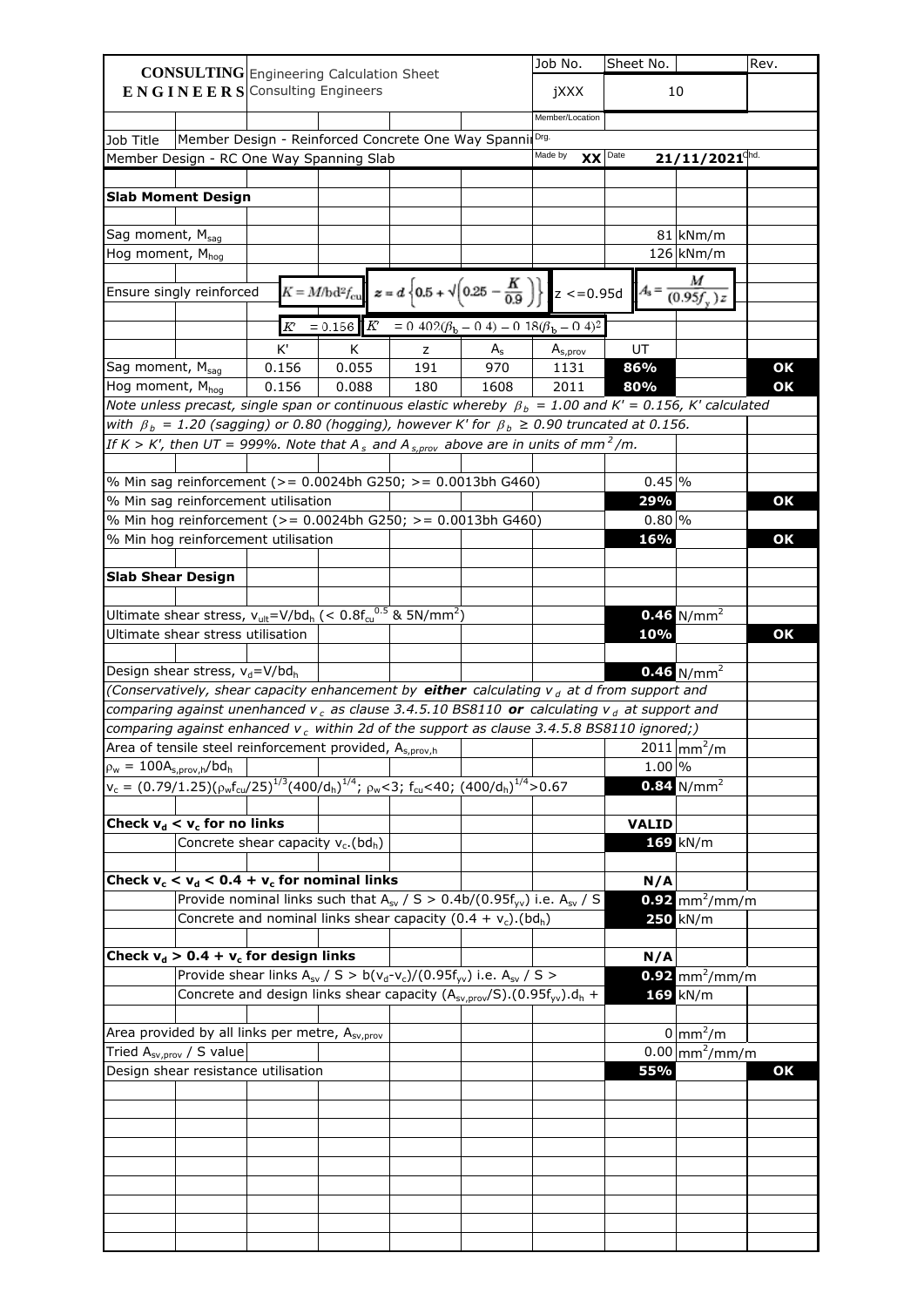|           |                                  | <b>CONSULTING</b> Engineering Calculation Sheet                                                                           |             |     |                    | Job No.         |    | Sheet No.         |                                  | Rev.     |
|-----------|----------------------------------|---------------------------------------------------------------------------------------------------------------------------|-------------|-----|--------------------|-----------------|----|-------------------|----------------------------------|----------|
|           |                                  | $E N G I N E E R S$ Consulting Engineers                                                                                  |             |     |                    | jXXX            |    |                   | 11                               |          |
|           |                                  |                                                                                                                           |             |     |                    | Member/Location |    |                   |                                  |          |
|           |                                  |                                                                                                                           |             |     |                    | Drg.            |    |                   |                                  |          |
| Job Title |                                  | Member Design - Reinforced Concrete One Way Spanni<br>Member Design - RC One Way Spanning Slab                            |             |     |                    | Made by         | XX | Date              | $21/11/2021$ <sup>chd.</sup>     |          |
|           |                                  |                                                                                                                           |             |     |                    |                 |    |                   |                                  |          |
|           | <b>Detailing Requirements</b>    |                                                                                                                           |             |     |                    |                 |    |                   |                                  |          |
|           | All detailing requirements met ? |                                                                                                                           |             |     |                    |                 |    | OK                |                                  |          |
|           |                                  |                                                                                                                           |             |     |                    |                 |    |                   |                                  |          |
|           |                                  | Max sagging steel reinforcement pitch (<3d <sub>s</sub> , <750mm)<br>Max hogging steel reinforcement pitch (<3dh, <750mm) |             |     |                    |                 |    |                   | $100 \, \mathrm{mm}$<br>$100$ mm | OK<br>OK |
|           |                                  |                                                                                                                           |             |     |                    |                 |    |                   |                                  |          |
|           |                                  | Maximum pitch of bars: (Notation as for BS 8110)<br>%A./bh                                                                |             |     | Maximum Pitch (mm) |                 |    |                   |                                  |          |
|           | Main bars:                       | 0.5 or less                                                                                                               |             | 300 |                    |                 |    |                   |                                  |          |
|           |                                  |                                                                                                                           | 1.0 or more | 150 |                    |                 |    |                   |                                  |          |
|           |                                  |                                                                                                                           |             |     |                    |                 |    |                   |                                  |          |
|           |                                  | Max sagging steel reinforcement pitch                                                                                     |             |     |                    |                 |    |                   | $100$ mm                         | OK       |
|           |                                  | Max hogging steel reinforcement pitch                                                                                     |             |     |                    |                 |    |                   | $100$ mm                         | OK       |
|           |                                  | Min sagging steel reinforcement pitch (>75mm+ $\phi$ s, >100mm+ $\phi$ s if T40)                                          |             |     |                    |                 |    |                   | $100$ mm                         | OK       |
|           |                                  | Min hogging steel reinforcement pitch (>75mm+ $\phi_{h}$ , >100mm+ $\phi_{h}$ if T40)                                     |             |     |                    |                 |    |                   | $100$ mm                         | OK       |
|           |                                  | Note an allowance has been made for laps in the min pitch by increasing the criteria by the bar diameter.                 |             |     |                    |                 |    |                   |                                  |          |
|           |                                  |                                                                                                                           |             |     |                    |                 |    |                   |                                  |          |
|           |                                  | % Max sagging reinforcement (<= 0.04bh)                                                                                   |             |     |                    |                 |    | $0.45\frac{9}{6}$ |                                  | OK       |
|           |                                  | % Max hogging reinforcement (<= 0.04bh)                                                                                   |             |     |                    |                 |    | $0.80\%$          |                                  | OK       |
|           |                                  |                                                                                                                           |             |     |                    |                 |    |                   |                                  |          |
|           |                                  | Sagging steel reinforcement diameter, $\phi_s$ (>=6mm)                                                                    |             |     |                    |                 |    |                   | $12 \mid mm$                     | OK       |
|           |                                  | Hogging steel reinforcement diameter, $\phi_h$ (>=6mm)                                                                    |             |     |                    |                 |    |                   | $16 \mid mm$                     | OK       |
|           |                                  |                                                                                                                           |             |     |                    |                 |    |                   |                                  |          |
|           |                                  |                                                                                                                           |             |     |                    |                 |    |                   |                                  |          |
|           |                                  |                                                                                                                           |             |     |                    |                 |    |                   |                                  |          |
|           |                                  |                                                                                                                           |             |     |                    |                 |    |                   |                                  |          |
|           |                                  |                                                                                                                           |             |     |                    |                 |    |                   |                                  |          |
|           |                                  |                                                                                                                           |             |     |                    |                 |    |                   |                                  |          |
|           |                                  |                                                                                                                           |             |     |                    |                 |    |                   |                                  |          |
|           |                                  |                                                                                                                           |             |     |                    |                 |    |                   |                                  |          |
|           |                                  |                                                                                                                           |             |     |                    |                 |    |                   |                                  |          |
|           |                                  |                                                                                                                           |             |     |                    |                 |    |                   |                                  |          |
|           |                                  |                                                                                                                           |             |     |                    |                 |    |                   |                                  |          |
|           |                                  |                                                                                                                           |             |     |                    |                 |    |                   |                                  |          |
|           |                                  |                                                                                                                           |             |     |                    |                 |    |                   |                                  |          |
|           |                                  |                                                                                                                           |             |     |                    |                 |    |                   |                                  |          |
|           |                                  |                                                                                                                           |             |     |                    |                 |    |                   |                                  |          |
|           |                                  |                                                                                                                           |             |     |                    |                 |    |                   |                                  |          |
|           |                                  |                                                                                                                           |             |     |                    |                 |    |                   |                                  |          |
|           |                                  |                                                                                                                           |             |     |                    |                 |    |                   |                                  |          |
|           |                                  |                                                                                                                           |             |     |                    |                 |    |                   |                                  |          |
|           |                                  |                                                                                                                           |             |     |                    |                 |    |                   |                                  |          |
|           |                                  |                                                                                                                           |             |     |                    |                 |    |                   |                                  |          |
|           |                                  |                                                                                                                           |             |     |                    |                 |    |                   |                                  |          |
|           |                                  |                                                                                                                           |             |     |                    |                 |    |                   |                                  |          |
|           |                                  |                                                                                                                           |             |     |                    |                 |    |                   |                                  |          |
|           |                                  |                                                                                                                           |             |     |                    |                 |    |                   |                                  |          |
|           |                                  |                                                                                                                           |             |     |                    |                 |    |                   |                                  |          |
|           |                                  |                                                                                                                           |             |     |                    |                 |    |                   |                                  |          |
|           |                                  |                                                                                                                           |             |     |                    |                 |    |                   |                                  |          |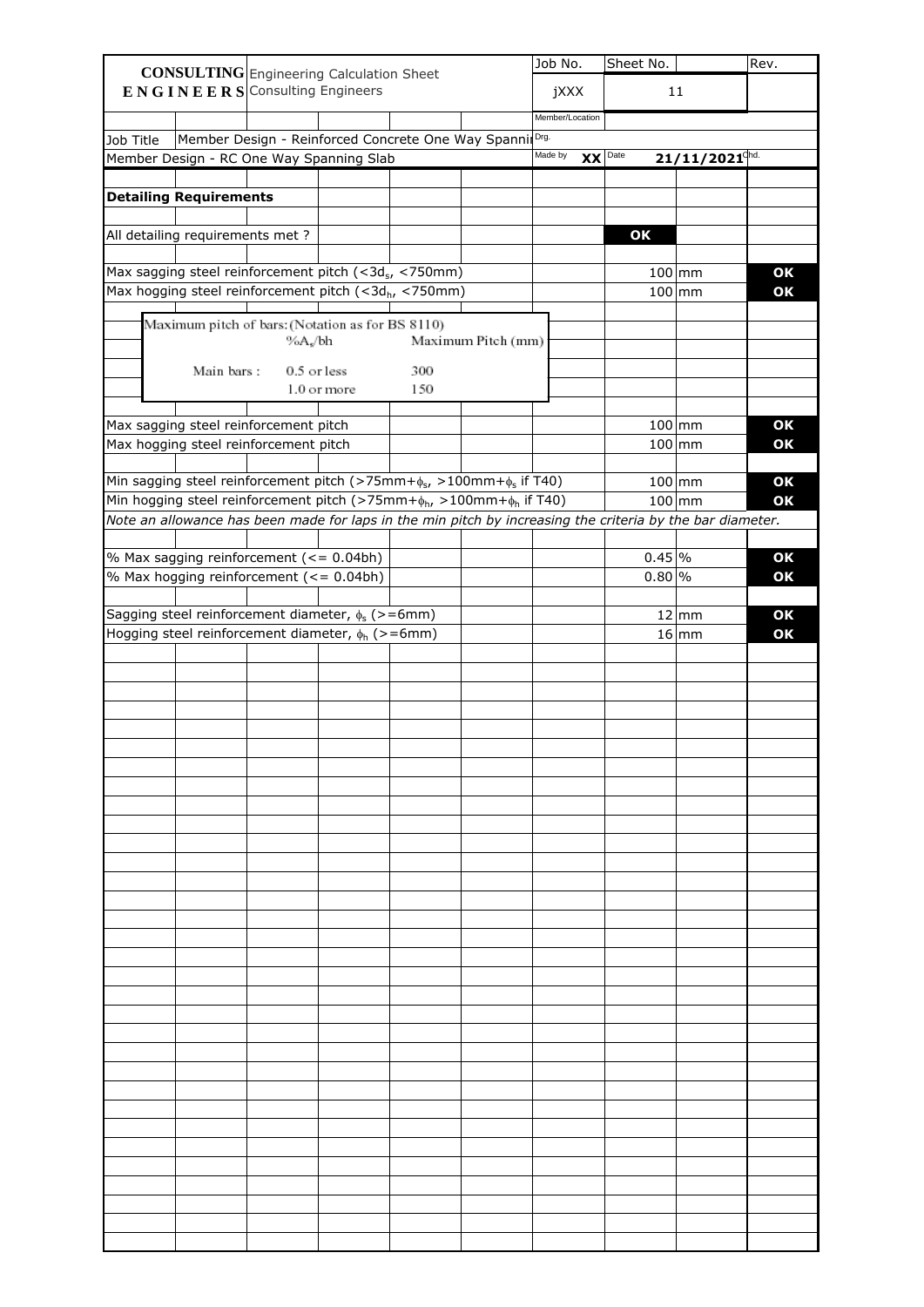|                                                       |                                                                                                                                    |                                                | <b>CONSULTING</b> Engineering Calculation Sheet                                  |         | Job No.              | Sheet No.         |                              | Rev. |
|-------------------------------------------------------|------------------------------------------------------------------------------------------------------------------------------------|------------------------------------------------|----------------------------------------------------------------------------------|---------|----------------------|-------------------|------------------------------|------|
|                                                       |                                                                                                                                    | $E N G I N E E R S$ Consulting Engineers       |                                                                                  |         | jXXX                 |                   | 12                           |      |
|                                                       |                                                                                                                                    |                                                |                                                                                  |         | Member/Location      |                   |                              |      |
| Job Title                                             |                                                                                                                                    |                                                | Member Design - Reinforced Concrete One Way Spanni                               |         |                      |                   |                              |      |
|                                                       |                                                                                                                                    |                                                | Member Design - RC One Way Spanning Slab                                         |         | Made by<br>$XX$ Date |                   | $21/11/2021$ <sup>Chd.</sup> |      |
|                                                       |                                                                                                                                    |                                                |                                                                                  |         |                      |                   |                              |      |
| <b>Deflection Criteria</b>                            |                                                                                                                                    |                                                |                                                                                  |         |                      |                   |                              |      |
|                                                       |                                                                                                                                    |                                                |                                                                                  |         |                      |                   |                              |      |
| Span, I                                               |                                                                                                                                    |                                                |                                                                                  |         |                      | $5.000 \, \rm{m}$ |                              |      |
|                                                       | Span, I / effective depth, ds ratio                                                                                                |                                                |                                                                                  |         |                      | 24.5              |                              |      |
|                                                       |                                                                                                                                    |                                                | Basic span / effective depth ratio criteria (20 precast or single span; 23 edge; |         |                      | 23.0              |                              |      |
| Multiplier C <sub>1, span more or less than 10m</sub> |                                                                                                                                    |                                                |                                                                                  | Include |                      | 1.00              |                              |      |
|                                                       | Modification factor for tension C <sub>2</sub>                                                                                     |                                                |                                                                                  |         |                      |                   |                              |      |
|                                                       | $M_{\text{sag}} / \text{bd}_{\text{s}}^2$                                                                                          |                                                |                                                                                  |         |                      |                   | $1.94 \text{ N/mm}^2$        |      |
|                                                       |                                                                                                                                    |                                                |                                                                                  |         |                      |                   |                              |      |
|                                                       | $f_{z} \; = \; \frac{2 f_{\rm y} A_{z\ {\rm reg}}}{3 A_{z\ {\rm grow}}} \times \frac{1}{\beta_{\rm b}} \; \overline{\hspace{2cm}}$ |                                                | $( \beta_b = 1.2 \text{ unless precast, single span or contr})$                  |         |                      |                   | $263 \text{N/mm}^2$          |      |
|                                                       |                                                                                                                                    |                                                |                                                                                  |         |                      |                   |                              |      |
|                                                       | Modification                                                                                                                       |                                                | $0.55 + \frac{(477 - f_s)}{120 \left(0.9 + \frac{M}{h d^2}\right)} \leq 2.0$     |         |                      | 1.18              |                              |      |
|                                                       |                                                                                                                                    |                                                |                                                                                  |         |                      |                   |                              |      |
|                                                       |                                                                                                                                    | Modified span / effective depth ratio criteria |                                                                                  |         |                      | 27.1              |                              |      |
| Deflection utilisation                                |                                                                                                                                    |                                                |                                                                                  |         |                      | 91%               |                              | OK   |
|                                                       |                                                                                                                                    |                                                |                                                                                  |         |                      |                   |                              |      |
|                                                       |                                                                                                                                    |                                                |                                                                                  |         |                      |                   |                              |      |
|                                                       |                                                                                                                                    |                                                |                                                                                  |         |                      |                   |                              |      |
|                                                       |                                                                                                                                    |                                                |                                                                                  |         |                      |                   |                              |      |
|                                                       |                                                                                                                                    |                                                |                                                                                  |         |                      |                   |                              |      |
|                                                       |                                                                                                                                    |                                                |                                                                                  |         |                      |                   |                              |      |
|                                                       |                                                                                                                                    |                                                |                                                                                  |         |                      |                   |                              |      |
|                                                       |                                                                                                                                    |                                                |                                                                                  |         |                      |                   |                              |      |
|                                                       |                                                                                                                                    |                                                |                                                                                  |         |                      |                   |                              |      |
|                                                       |                                                                                                                                    |                                                |                                                                                  |         |                      |                   |                              |      |
|                                                       |                                                                                                                                    |                                                |                                                                                  |         |                      |                   |                              |      |
|                                                       |                                                                                                                                    |                                                |                                                                                  |         |                      |                   |                              |      |
|                                                       |                                                                                                                                    |                                                |                                                                                  |         |                      |                   |                              |      |
|                                                       |                                                                                                                                    |                                                |                                                                                  |         |                      |                   |                              |      |
|                                                       |                                                                                                                                    |                                                |                                                                                  |         |                      |                   |                              |      |
|                                                       |                                                                                                                                    |                                                |                                                                                  |         |                      |                   |                              |      |
|                                                       |                                                                                                                                    |                                                |                                                                                  |         |                      |                   |                              |      |
|                                                       |                                                                                                                                    |                                                |                                                                                  |         |                      |                   |                              |      |
|                                                       |                                                                                                                                    |                                                |                                                                                  |         |                      |                   |                              |      |
|                                                       |                                                                                                                                    |                                                |                                                                                  |         |                      |                   |                              |      |
|                                                       |                                                                                                                                    |                                                |                                                                                  |         |                      |                   |                              |      |
|                                                       |                                                                                                                                    |                                                |                                                                                  |         |                      |                   |                              |      |
|                                                       |                                                                                                                                    |                                                |                                                                                  |         |                      |                   |                              |      |
|                                                       |                                                                                                                                    |                                                |                                                                                  |         |                      |                   |                              |      |
|                                                       |                                                                                                                                    |                                                |                                                                                  |         |                      |                   |                              |      |
|                                                       |                                                                                                                                    |                                                |                                                                                  |         |                      |                   |                              |      |
|                                                       |                                                                                                                                    |                                                |                                                                                  |         |                      |                   |                              |      |
|                                                       |                                                                                                                                    |                                                |                                                                                  |         |                      |                   |                              |      |
|                                                       |                                                                                                                                    |                                                |                                                                                  |         |                      |                   |                              |      |
|                                                       |                                                                                                                                    |                                                |                                                                                  |         |                      |                   |                              |      |
|                                                       |                                                                                                                                    |                                                |                                                                                  |         |                      |                   |                              |      |
|                                                       |                                                                                                                                    |                                                |                                                                                  |         |                      |                   |                              |      |
|                                                       |                                                                                                                                    |                                                |                                                                                  |         |                      |                   |                              |      |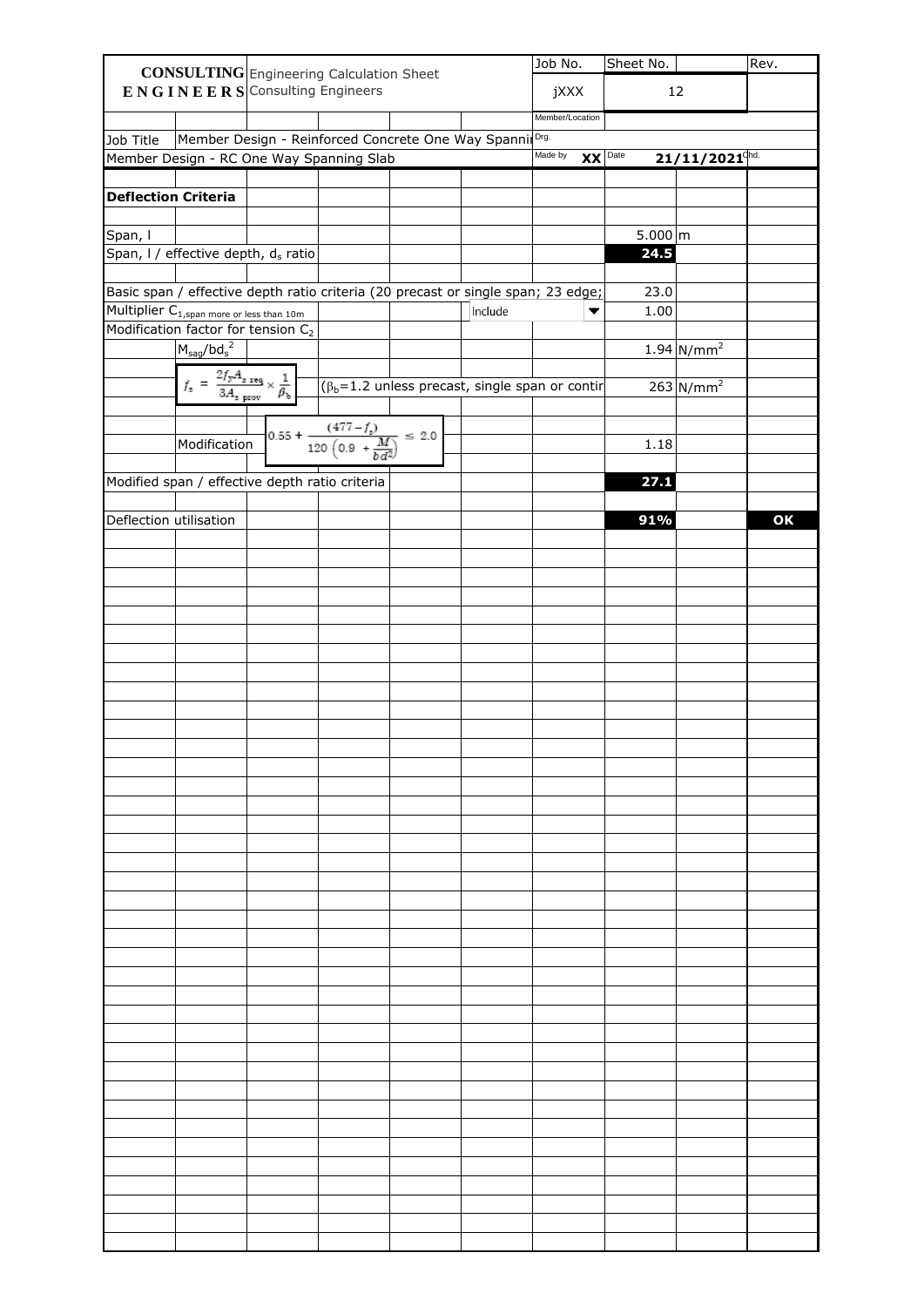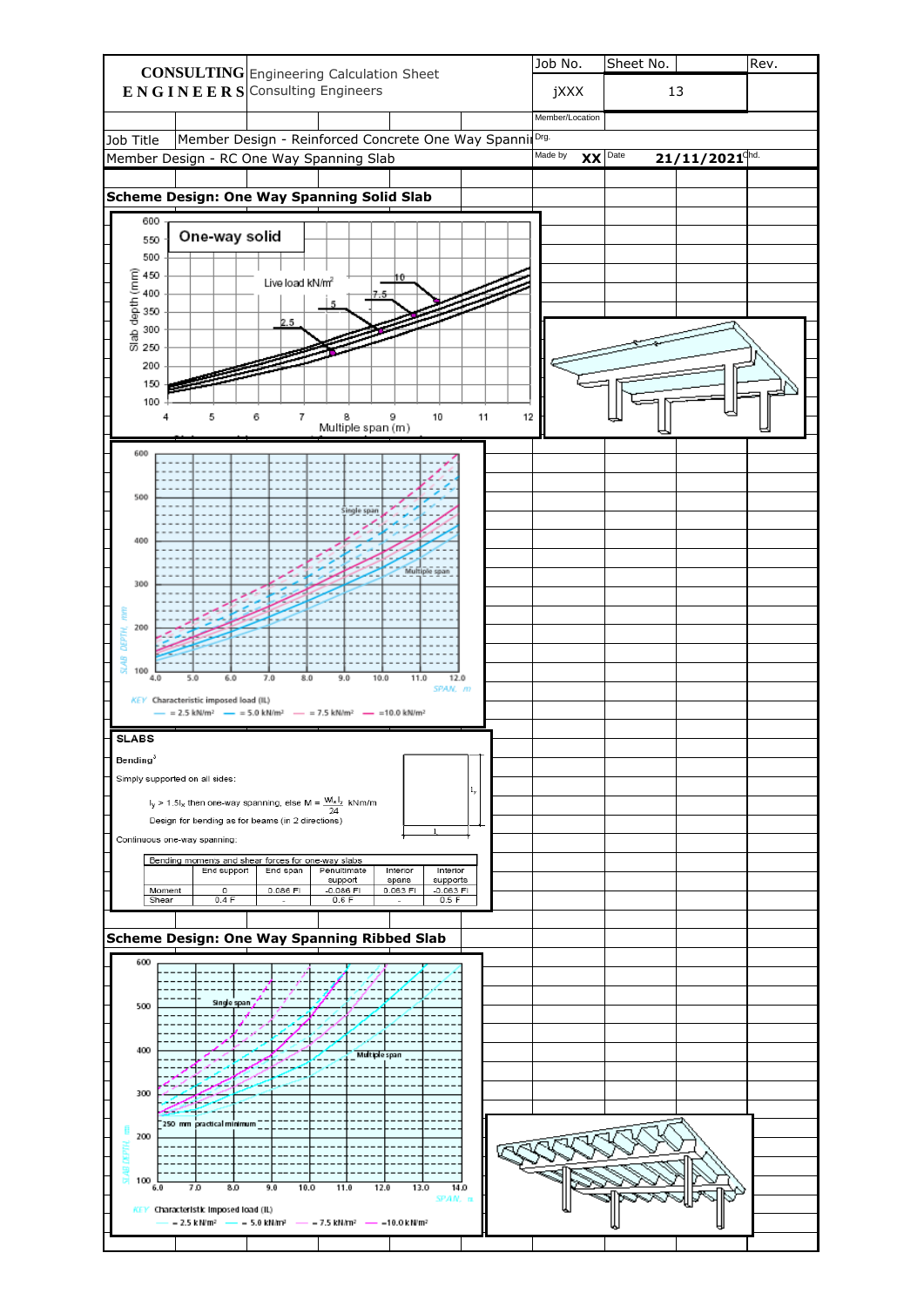|           |                                     |                                          | <b>CONSULTING</b> Engineering Calculation Sheet          |                  | Job No.              | Sheet No.                           |                              | Rev. |
|-----------|-------------------------------------|------------------------------------------|----------------------------------------------------------|------------------|----------------------|-------------------------------------|------------------------------|------|
|           |                                     | $E N G I N E E R S$ Consulting Engineers |                                                          |                  | jXXX                 |                                     | 14                           |      |
|           |                                     |                                          |                                                          |                  |                      |                                     |                              |      |
|           |                                     |                                          |                                                          |                  | Member/Location      |                                     |                              |      |
| Job Title |                                     |                                          | Member Design - Reinforced Concrete One Way Spannil Drg. |                  |                      |                                     |                              |      |
|           |                                     |                                          | Member Design - RC One Way Spanning Slab                 |                  | Made by<br>$XX$ Date |                                     | $21/11/2021$ <sup>Chd.</sup> |      |
|           |                                     | <b>Beam Section Input Description</b>    |                                                          |                  |                      |                                     |                              |      |
|           |                                     |                                          |                                                          |                  |                      |                                     |                              |      |
|           | A. Beam                             |                                          |                                                          |                  |                      |                                     |                              |      |
|           |                                     |                                          |                                                          |                  |                      |                                     |                              |      |
|           |                                     |                                          | <b>Depth</b>                                             | Width            |                      | <b>Sag Section</b>                  |                              |      |
|           | <b>Continuous</b>                   |                                          | $slab + downstream$                                      | $b_w$            |                      | T - continuous                      |                              |      |
|           | <b>Precast</b>                      |                                          | downstand                                                | $b_w$            |                      | Rect - continuous                   |                              |      |
|           |                                     |                                          |                                                          |                  |                      |                                     |                              |      |
|           |                                     | <b>B. Beam at Edge of Slab Span</b>      |                                                          |                  |                      |                                     |                              |      |
|           |                                     |                                          |                                                          |                  |                      |                                     |                              |      |
|           |                                     |                                          | <b>Depth</b><br>$slab + downstream$                      | Width            |                      | <b>Sag Section</b>                  |                              |      |
|           | <b>Continuous</b><br><b>Precast</b> |                                          | downstand                                                | $b_w$<br>$b_w$   |                      | L - continuous<br>Rect - continuous |                              |      |
|           |                                     |                                          |                                                          |                  |                      |                                     |                              |      |
|           | C. Edge Beam                        |                                          |                                                          |                  |                      |                                     |                              |      |
|           |                                     |                                          |                                                          |                  |                      |                                     |                              |      |
|           |                                     |                                          | <b>Depth</b>                                             | Width            |                      | <b>Sag Section</b>                  |                              |      |
|           | <b>Continuous</b>                   |                                          |                                                          |                  |                      |                                     |                              |      |
|           | No downstand                        |                                          | slab                                                     | $b_{\text{eff}}$ |                      | Rect - continuous                   |                              |      |
|           | With downstand<br><b>Precast</b>    |                                          | $slab + downstream$                                      | $b_w$            |                      | L - continuous                      |                              |      |
|           | No downstand                        |                                          | slab                                                     | $b_{\text{eff}}$ |                      | Rect - continuous                   |                              |      |
|           | With downstand                      |                                          | downstand                                                | $b_w$            |                      | Rect - continuous                   |                              |      |
|           |                                     |                                          |                                                          |                  |                      |                                     |                              |      |
|           |                                     |                                          |                                                          |                  |                      |                                     |                              |      |
|           |                                     |                                          |                                                          |                  |                      |                                     |                              |      |
|           |                                     |                                          |                                                          |                  |                      |                                     |                              |      |
|           |                                     |                                          |                                                          |                  |                      |                                     |                              |      |
|           |                                     |                                          |                                                          |                  |                      |                                     |                              |      |
|           |                                     |                                          |                                                          |                  |                      |                                     |                              |      |
|           |                                     |                                          |                                                          |                  |                      |                                     |                              |      |
|           |                                     |                                          |                                                          |                  |                      |                                     |                              |      |
|           |                                     |                                          |                                                          |                  |                      |                                     |                              |      |
|           |                                     |                                          |                                                          |                  |                      |                                     |                              |      |
|           |                                     |                                          |                                                          |                  |                      |                                     |                              |      |
|           |                                     |                                          |                                                          |                  |                      |                                     |                              |      |
|           |                                     |                                          |                                                          |                  |                      |                                     |                              |      |
|           |                                     |                                          |                                                          |                  |                      |                                     |                              |      |
|           |                                     |                                          |                                                          |                  |                      |                                     |                              |      |
|           |                                     |                                          |                                                          |                  |                      |                                     |                              |      |
|           |                                     |                                          |                                                          |                  |                      |                                     |                              |      |
|           |                                     |                                          |                                                          |                  |                      |                                     |                              |      |
|           |                                     |                                          |                                                          |                  |                      |                                     |                              |      |
|           |                                     |                                          |                                                          |                  |                      |                                     |                              |      |
|           |                                     |                                          |                                                          |                  |                      |                                     |                              |      |
|           |                                     |                                          |                                                          |                  |                      |                                     |                              |      |
|           |                                     |                                          |                                                          |                  |                      |                                     |                              |      |
|           |                                     |                                          |                                                          |                  |                      |                                     |                              |      |
|           |                                     |                                          |                                                          |                  |                      |                                     |                              |      |
|           |                                     |                                          |                                                          |                  |                      |                                     |                              |      |
|           |                                     |                                          |                                                          |                  |                      |                                     |                              |      |
|           |                                     |                                          |                                                          |                  |                      |                                     |                              |      |
|           |                                     |                                          |                                                          |                  |                      |                                     |                              |      |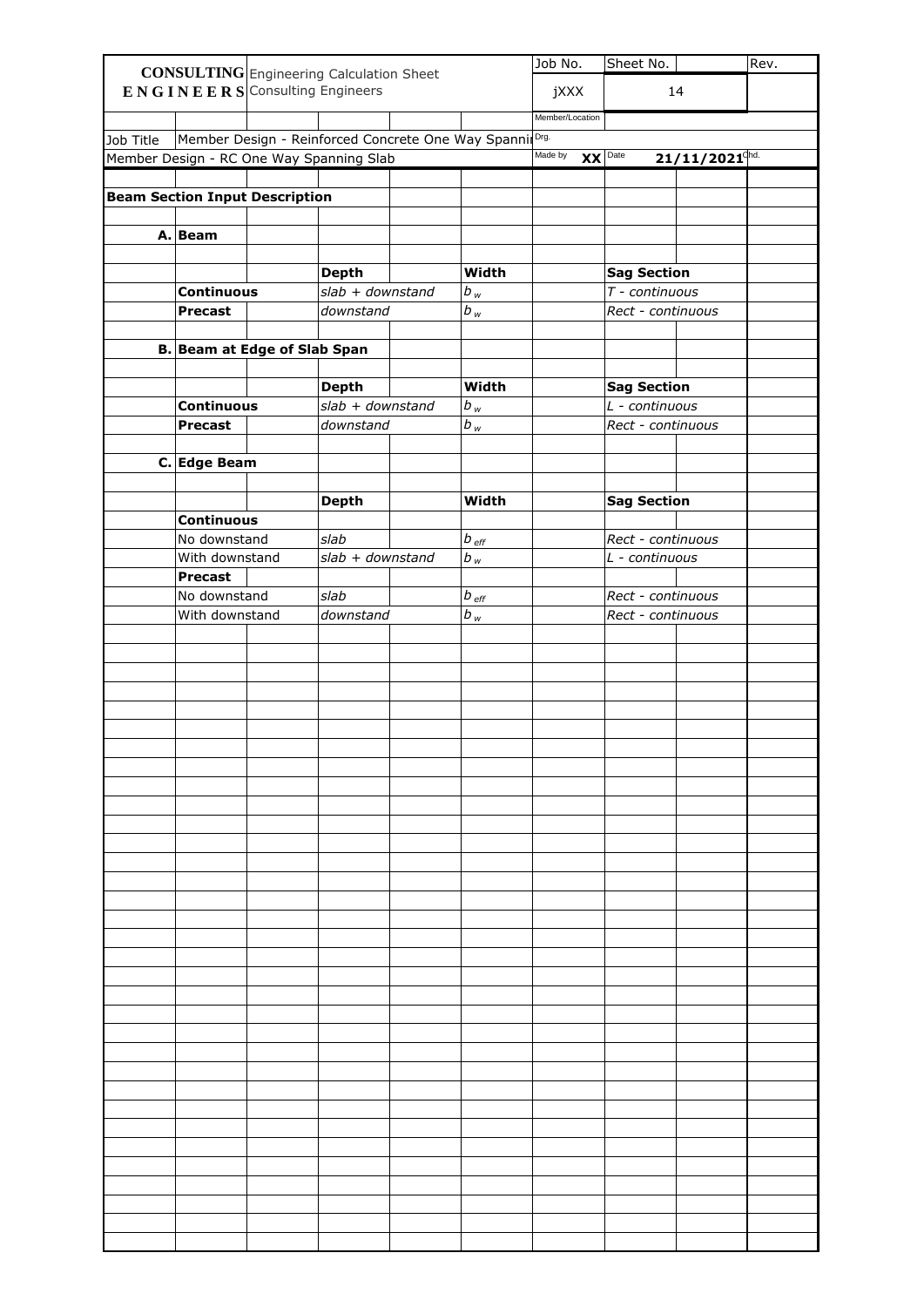|                                                                                   |  |  |                              |    |                                               |                                                                       |    |                                                                                                       |         | Job No.                           | Sheet No.         |                                        |                              |  | Rev. |  |
|-----------------------------------------------------------------------------------|--|--|------------------------------|----|-----------------------------------------------|-----------------------------------------------------------------------|----|-------------------------------------------------------------------------------------------------------|---------|-----------------------------------|-------------------|----------------------------------------|------------------------------|--|------|--|
| <b>CONSULTING</b> Engineering Calculation Sheet<br>ENGINEERS Consulting Engineers |  |  |                              |    |                                               |                                                                       |    |                                                                                                       | jXXX    |                                   | 15                |                                        |                              |  |      |  |
|                                                                                   |  |  |                              |    |                                               |                                                                       |    |                                                                                                       |         | Member/Location                   |                   |                                        |                              |  |      |  |
| Job Title                                                                         |  |  |                              |    |                                               |                                                                       |    | Member Design - Reinforced Concrete One Way Spannil Drg.                                              |         |                                   |                   |                                        |                              |  |      |  |
|                                                                                   |  |  |                              |    | Member Design - RC One Way Spanning Slab      |                                                                       |    |                                                                                                       | Made by | $\mathbf{X}$                      | Date              |                                        | $21/11/2021$ <sup>chd.</sup> |  |      |  |
|                                                                                   |  |  |                              |    |                                               |                                                                       |    |                                                                                                       |         |                                   |                   |                                        |                              |  |      |  |
|                                                                                   |  |  |                              |    | Typical Initial Span / Effective Depth Ratios |                                                                       |    |                                                                                                       |         |                                   |                   |                                        |                              |  |      |  |
|                                                                                   |  |  |                              |    |                                               |                                                                       |    |                                                                                                       |         |                                   |                   |                                        |                              |  |      |  |
|                                                                                   |  |  |                              |    |                                               |                                                                       |    | Table 3 Span/effective depth ratios for initial design of slabs                                       |         |                                   |                   |                                        |                              |  |      |  |
|                                                                                   |  |  |                              |    |                                               |                                                                       |    |                                                                                                       |         |                                   |                   |                                        |                              |  |      |  |
|                                                                                   |  |  |                              |    | One-way spanning                              |                                                                       |    |                                                                                                       |         | Two-way spanning                  |                   |                                        | Flat slab                    |  |      |  |
|                                                                                   |  |  |                              |    |                                               |                                                                       |    |                                                                                                       |         |                                   |                   |                                        |                              |  |      |  |
| Imposed<br>load                                                                   |  |  | simply<br>supported          |    | continuous                                    | cantilever                                                            |    | simply<br>supported                                                                                   |         | continuous                        |                   |                                        |                              |  |      |  |
| kN/m <sup>2</sup>                                                                 |  |  |                              |    |                                               |                                                                       |    |                                                                                                       |         |                                   |                   |                                        |                              |  |      |  |
| 5.0                                                                               |  |  | 23                           |    | 30                                            | $\mathbf{1}$                                                          |    | 30                                                                                                    |         | 39                                |                   |                                        | 28                           |  |      |  |
|                                                                                   |  |  |                              |    |                                               |                                                                       |    |                                                                                                       |         |                                   |                   |                                        |                              |  |      |  |
| 10.0                                                                              |  |  | 21                           |    | 27                                            | 10                                                                    |    | 27                                                                                                    |         | 35                                |                   |                                        | 25                           |  |      |  |
|                                                                                   |  |  |                              |    |                                               |                                                                       |    |                                                                                                       |         |                                   |                   |                                        |                              |  |      |  |
|                                                                                   |  |  |                              |    |                                               |                                                                       |    | Flat slab design should be based on the longer span dimension. For exterior panels, 85% of the ratios |         |                                   |                   |                                        |                              |  |      |  |
| quoted in Table 3 should be used.                                                 |  |  |                              |    |                                               |                                                                       |    |                                                                                                       |         |                                   |                   |                                        |                              |  |      |  |
|                                                                                   |  |  |                              |    |                                               | For ribbed slabs, 85% of the ratios quoted in Table 3 should be used. |    |                                                                                                       |         |                                   |                   |                                        |                              |  |      |  |
|                                                                                   |  |  |                              |    |                                               | Span-to-depth ratios for one-way spanning slabs                       |    |                                                                                                       |         | spans in the range 4 to 10 m.     |                   |                                        |                              |  |      |  |
| Imposed load, Q <sub>k</sub>                                                      |  |  |                              |    | Single span                                   |                                                                       |    | <b>Multiple span</b>                                                                                  |         |                                   | <b>Cantilever</b> |                                        |                              |  |      |  |
| (kN/m <sup>2</sup> )                                                              |  |  |                              |    |                                               |                                                                       |    |                                                                                                       |         |                                   |                   |                                        |                              |  |      |  |
| 2.5                                                                               |  |  |                              | 27 |                                               |                                                                       | 32 |                                                                                                       |         |                                   | 10                |                                        |                              |  |      |  |
| 5.0                                                                               |  |  |                              | 25 |                                               |                                                                       | 30 |                                                                                                       |         |                                   | 9                 |                                        |                              |  |      |  |
| 7.5                                                                               |  |  |                              | 24 |                                               |                                                                       | 28 |                                                                                                       |         |                                   | 8                 |                                        |                              |  |      |  |
|                                                                                   |  |  |                              |    |                                               |                                                                       |    |                                                                                                       |         |                                   |                   |                                        |                              |  |      |  |
| 10.0                                                                              |  |  |                              | 23 |                                               |                                                                       | 27 |                                                                                                       |         |                                   | 7                 |                                        |                              |  |      |  |
|                                                                                   |  |  |                              |    |                                               |                                                                       |    |                                                                                                       |         |                                   |                   |                                        |                              |  |      |  |
| Span-to-depth ratios for ribbed slabs                                             |  |  |                              |    |                                               |                                                                       |    |                                                                                                       |         | spans are in the range 6 to 12 m. |                   |                                        |                              |  |      |  |
| Imposed load,<br>$Q_k$ (kN/m <sup>2</sup> )                                       |  |  |                              |    | Supported by beams <sup>a</sup>               |                                                                       |    |                                                                                                       |         |                                   |                   | <b>Ribs integral</b><br>with band beam |                              |  |      |  |
|                                                                                   |  |  | <b>Single span</b><br>< 12 m |    |                                               | <b>Multiple span</b>                                                  |    |                                                                                                       |         |                                   |                   | < 11 m                                 |                              |  |      |  |
|                                                                                   |  |  |                              |    |                                               | < 10 m                                                                |    | $10 - 12 m$                                                                                           |         |                                   |                   |                                        |                              |  |      |  |
| 2.5                                                                               |  |  | 24                           |    |                                               | 29                                                                    |    | 27                                                                                                    |         |                                   | 25                |                                        |                              |  |      |  |
| 5.0                                                                               |  |  | 21                           |    |                                               | 27                                                                    |    | 24                                                                                                    |         |                                   | 23                |                                        |                              |  |      |  |
| 7.5                                                                               |  |  | 19                           |    |                                               | 25                                                                    |    | 21                                                                                                    |         |                                   | 21                |                                        |                              |  |      |  |
| 10.0                                                                              |  |  | 17                           |    |                                               | 23                                                                    |    | 17                                                                                                    |         |                                   | 18                |                                        |                              |  |      |  |
| <b>Key</b>                                                                        |  |  |                              |    |                                               | a Refer to Section 2.10.1 to determine depth of beams                 |    |                                                                                                       |         |                                   |                   |                                        |                              |  |      |  |
|                                                                                   |  |  |                              |    |                                               |                                                                       |    |                                                                                                       |         |                                   |                   |                                        |                              |  |      |  |
|                                                                                   |  |  |                              |    |                                               |                                                                       |    |                                                                                                       |         |                                   |                   |                                        |                              |  |      |  |
|                                                                                   |  |  |                              |    |                                               |                                                                       |    |                                                                                                       |         |                                   |                   |                                        |                              |  |      |  |
|                                                                                   |  |  |                              |    |                                               |                                                                       |    |                                                                                                       |         |                                   |                   |                                        |                              |  |      |  |
|                                                                                   |  |  |                              |    |                                               |                                                                       |    |                                                                                                       |         |                                   |                   |                                        |                              |  |      |  |
|                                                                                   |  |  |                              |    |                                               |                                                                       |    |                                                                                                       |         |                                   |                   |                                        |                              |  |      |  |
|                                                                                   |  |  |                              |    |                                               |                                                                       |    |                                                                                                       |         |                                   |                   |                                        |                              |  |      |  |
|                                                                                   |  |  |                              |    |                                               |                                                                       |    |                                                                                                       |         |                                   |                   |                                        |                              |  |      |  |
|                                                                                   |  |  |                              |    |                                               |                                                                       |    |                                                                                                       |         |                                   |                   |                                        |                              |  |      |  |
|                                                                                   |  |  |                              |    |                                               |                                                                       |    |                                                                                                       |         |                                   |                   |                                        |                              |  |      |  |
|                                                                                   |  |  |                              |    |                                               |                                                                       |    |                                                                                                       |         |                                   |                   |                                        |                              |  |      |  |
|                                                                                   |  |  |                              |    |                                               |                                                                       |    |                                                                                                       |         |                                   |                   |                                        |                              |  |      |  |
|                                                                                   |  |  |                              |    |                                               |                                                                       |    |                                                                                                       |         |                                   |                   |                                        |                              |  |      |  |
|                                                                                   |  |  |                              |    |                                               |                                                                       |    |                                                                                                       |         |                                   |                   |                                        |                              |  |      |  |
|                                                                                   |  |  |                              |    |                                               |                                                                       |    |                                                                                                       |         |                                   |                   |                                        |                              |  |      |  |
|                                                                                   |  |  |                              |    |                                               |                                                                       |    |                                                                                                       |         |                                   |                   |                                        |                              |  |      |  |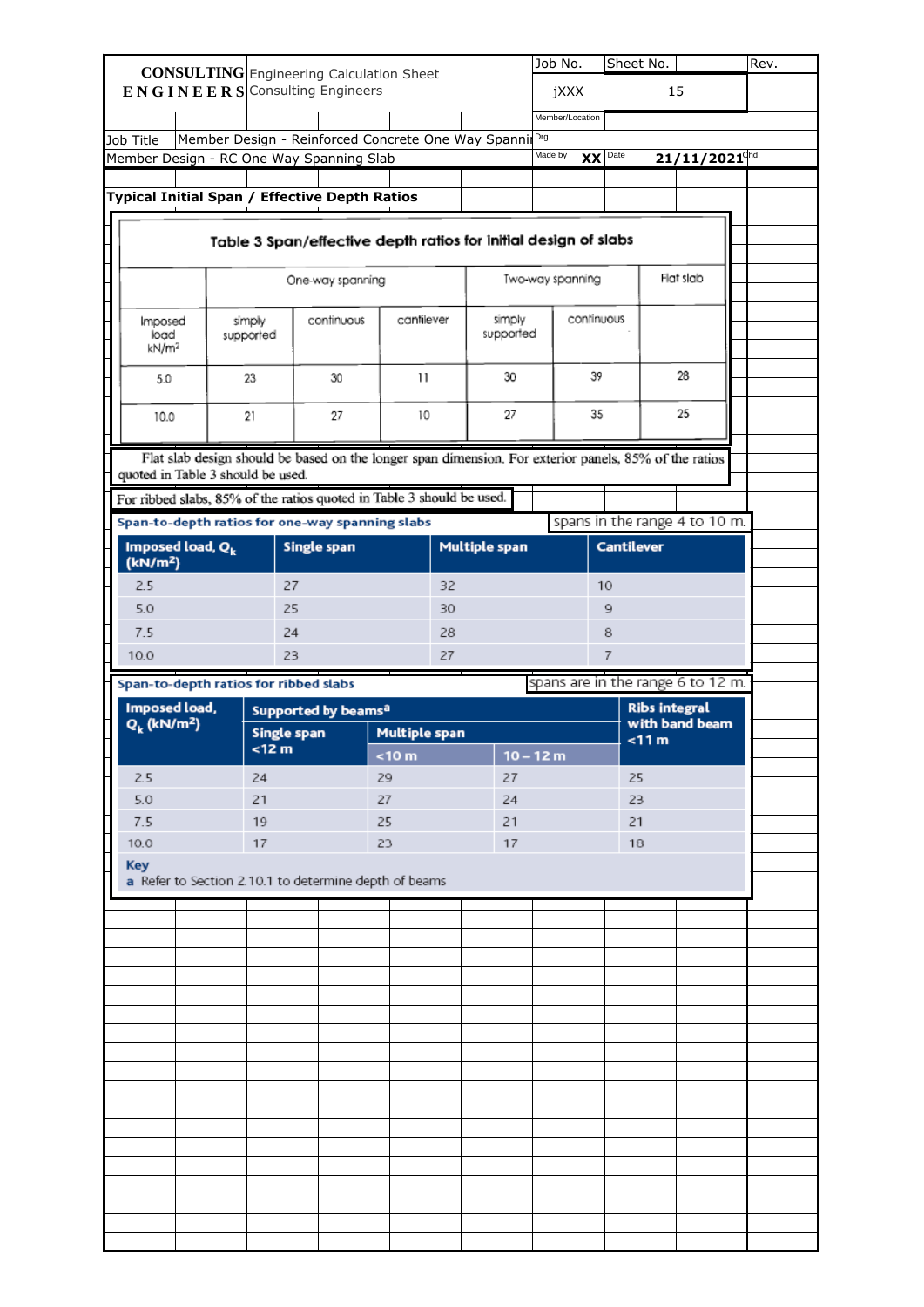|                                                                                              |      |                                        | <b>CONSULTING</b> Engineering Calculation Sheet          | Job No.        | Sheet No.       |                | Rev.  |                              |  |
|----------------------------------------------------------------------------------------------|------|----------------------------------------|----------------------------------------------------------|----------------|-----------------|----------------|-------|------------------------------|--|
| ENGINEERS Consulting Engineers                                                               |      |                                        |                                                          |                | jXXX            |                | 16    |                              |  |
|                                                                                              |      |                                        |                                                          |                | Member/Location |                |       |                              |  |
| Job Title                                                                                    |      |                                        | Member Design - Reinforced Concrete One Way Spannil Drg. |                |                 |                |       |                              |  |
| Member Design - RC One Way Spanning Slab                                                     |      |                                        |                                                          |                | Made by         | $XX$ Date      |       | $21/11/2021$ <sup>chd.</sup> |  |
|                                                                                              |      |                                        |                                                          |                |                 |                |       |                              |  |
|                                                                                              |      |                                        |                                                          |                |                 |                |       |                              |  |
| Table 1:                                                                                     |      |                                        |                                                          |                |                 |                |       |                              |  |
| Span/depth ratios for insitu concrete                                                        |      |                                        |                                                          |                |                 |                |       |                              |  |
| slabs (from Reynolds's Reinforced<br><b>Concrete Designer's Handbook)</b>                    |      |                                        |                                                          |                |                 |                |       |                              |  |
|                                                                                              |      |                                        |                                                          |                |                 |                |       |                              |  |
| Slab type                                                                                    |      | 5 kN/m <sup>2</sup><br>Imposed<br>load | 10 kN/m <sup>2</sup><br>Imposed<br>load                  |                |                 |                |       |                              |  |
| Simply supported<br>one-way                                                                  |      | 27                                     | 24                                                       |                |                 |                |       |                              |  |
| Simply supported<br>two-way                                                                  |      | 30                                     | 27                                                       |                |                 |                |       |                              |  |
| Continuous<br>one-way                                                                        |      | 34                                     | 30                                                       |                |                 |                |       |                              |  |
| Continuous<br>two-way                                                                        |      | 44                                     | 40                                                       |                |                 |                |       |                              |  |
| Cantilever                                                                                   |      | 11                                     | 10                                                       |                |                 |                |       |                              |  |
| Flat slab                                                                                    |      | 30                                     | 27                                                       |                |                 |                |       |                              |  |
| Table 2: Estimated depths of insitu concrete slabs spanning one way between down-stand beams |      |                                        |                                                          |                |                 |                |       |                              |  |
|                                                                                              | Span |                                        | 4 <sub>m</sub>                                           | 5 <sub>m</sub> | 6 <sub>m</sub>  | 7 <sub>m</sub> |       | 8m                           |  |
| Single span thickness                                                                        |      |                                        | 150mm                                                    | 175mm          | 225mm           | 250mm          |       | 300mm                        |  |
| Multi span thickness                                                                         |      |                                        | 125mm                                                    | 150mm          |                 | 175mm<br>200mm |       | 250mm                        |  |
|                                                                                              |      |                                        |                                                          |                |                 |                |       |                              |  |
|                                                                                              |      |                                        |                                                          |                |                 |                |       |                              |  |
|                                                                                              |      |                                        |                                                          |                |                 |                |       |                              |  |
| 9m                                                                                           |      | 10 <sub>m</sub>                        |                                                          |                |                 |                |       |                              |  |
| 350mm                                                                                        |      | 450mm                                  |                                                          |                |                 |                |       |                              |  |
| 300mm                                                                                        |      | 325mm                                  |                                                          |                |                 |                |       |                              |  |
| Table 3: Estimated depths of insitu concrete slabs spanning one way between band-beams       |      |                                        |                                                          |                |                 |                |       |                              |  |
| Span                                                                                         |      | 4m                                     | 5 <sub>m</sub>                                           | 6 <sub>m</sub> | 7 <sub>m</sub>  |                | 8m    |                              |  |
| Multi span thickness                                                                         |      |                                        | 125mm                                                    | 125mm          | 125mm           | 175mm          |       | 200mm                        |  |
| End span thickness                                                                           |      | 125mm                                  | 125mm                                                    | 150mm          | 175mm           |                | 200mm |                              |  |
|                                                                                              |      |                                        |                                                          |                |                 |                |       |                              |  |
| 9m                                                                                           |      | 10 <sub>m</sub>                        |                                                          |                |                 |                |       |                              |  |
|                                                                                              |      |                                        |                                                          |                |                 |                |       |                              |  |
|                                                                                              |      | 225mm                                  |                                                          |                |                 |                |       |                              |  |
| 200mm                                                                                        |      |                                        |                                                          |                |                 |                |       |                              |  |
| 250mm                                                                                        |      | 275mm                                  |                                                          |                |                 |                |       |                              |  |
|                                                                                              |      |                                        |                                                          |                |                 |                |       |                              |  |
|                                                                                              |      |                                        |                                                          |                |                 |                |       |                              |  |